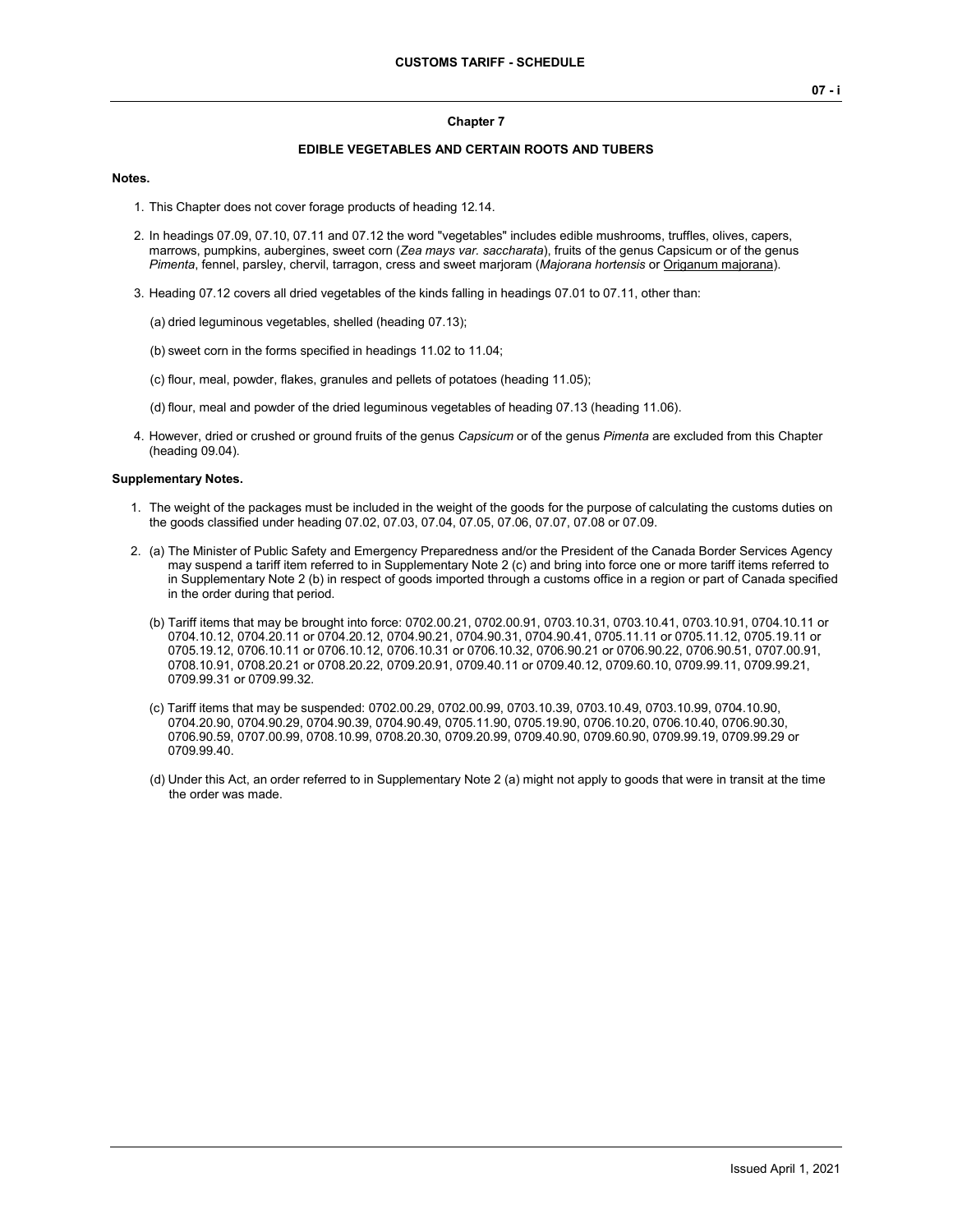| <b>Tariff</b><br>Item | SS | <b>Description of Goods</b>                                                                                                                                                                                                                                                                                                     | Unit of<br>Meas.         | <b>MFN</b><br><b>Tariff</b>                      | <b>Applicable</b><br><b>Preferential Tariffs</b>                                                                      |
|-----------------------|----|---------------------------------------------------------------------------------------------------------------------------------------------------------------------------------------------------------------------------------------------------------------------------------------------------------------------------------|--------------------------|--------------------------------------------------|-----------------------------------------------------------------------------------------------------------------------|
|                       |    |                                                                                                                                                                                                                                                                                                                                 |                          |                                                  |                                                                                                                       |
| 07.01                 |    | Potatoes, fresh or chilled.                                                                                                                                                                                                                                                                                                     |                          |                                                  |                                                                                                                       |
| 0701.10.00 00 -Seed   |    |                                                                                                                                                                                                                                                                                                                                 | <b>TNE</b>               | \$4.94/tonne                                     | CCCT, LDCT, UST,<br>MXT, CIAT, CT, CRT,<br>PT, COLT, JT, PAT,<br>HNT, KRT, CEUT, UAT,<br>CPTPT, UKT: Free             |
| 0701.90.00            |    | -Other                                                                                                                                                                                                                                                                                                                          |                          | \$4.94/tonne                                     | CCCT, LDCT, UST,<br>MXT, CIAT, CT, CRT,<br>PT, COLT, JT, PAT,<br>HNT, KRT, CEUT, UAT,<br>CPTPT, UKT: Free             |
|                       |    |                                                                                                                                                                                                                                                                                                                                 | <b>TNE</b><br><b>TNE</b> |                                                  |                                                                                                                       |
| 0702.00               |    | Tomatoes, fresh or chilled.                                                                                                                                                                                                                                                                                                     |                          |                                                  |                                                                                                                       |
|                       |    | 0702.00.10 00 - - - For processing                                                                                                                                                                                                                                                                                              | KGM                      | Free                                             | CCCT, LDCT, UST,<br>MXT, CIAT, CT, CRT,<br>IT, PT, COLT, JT, PAT,<br>HNT, KRT, CEUT, UAT,<br>CPTPT, UKT: Free         |
|                       |    | ---Cherry tomatoes, other than for processing:                                                                                                                                                                                                                                                                                  |                          |                                                  |                                                                                                                       |
|                       |    | 0702.00.21 00 - - - - Imported during such period, which may be divided into two separate<br>periods, specified by order of the Minister of Public Safety and<br>Emergency Preparedness or the President of the Canada Border<br>Services Agency, not exceeding a total of 32 weeks in any 12 month<br>period ending 31st March | KGM                      | 4.68 $\not\in$ /kg but<br>not less than<br>12.5% | CCCT, LDCT, UST,<br>MXT, CIAT, CT, CRT,<br>IT, PT, COLT, JT, PAT,<br>HNT, KRT, CEUT, UAT,<br>CPTPT, UKT: Free         |
| 0702.00.29            |    | $--$ Other                                                                                                                                                                                                                                                                                                                      |                          | Free                                             | CCCT, LDCT, GPT,<br>UST, MXT, CIAT, CT,<br>CRT, IT, PT, COLT, JT,<br>PAT, HNT, KRT, CEUT,<br>UAT, CPTPT,<br>UKT: Free |
|                       |    |                                                                                                                                                                                                                                                                                                                                 | <b>KGM</b><br>KGM        |                                                  |                                                                                                                       |
|                       |    | $- -$ Other:                                                                                                                                                                                                                                                                                                                    |                          |                                                  |                                                                                                                       |
|                       |    | 0702.00.91 00 - - - - Imported during such period, which may be divided into two separate<br>periods, specified by order of the Minister of Public Safety and<br>Emergency Preparedness or the President of the Canada Border<br>Services Agency, not exceeding a total of 32 weeks in any 12 month<br>period ending 31st March | KGM                      | 4.68 $\not\in$ /kg but<br>not less than<br>12.5% | CCCT, LDCT, UST,<br>MXT, CIAT, CT, CRT,<br>IT, PT, COLT, JT, PAT,<br>HNT, KRT, CEUT, UAT,<br>CPTPT, UKT: Free         |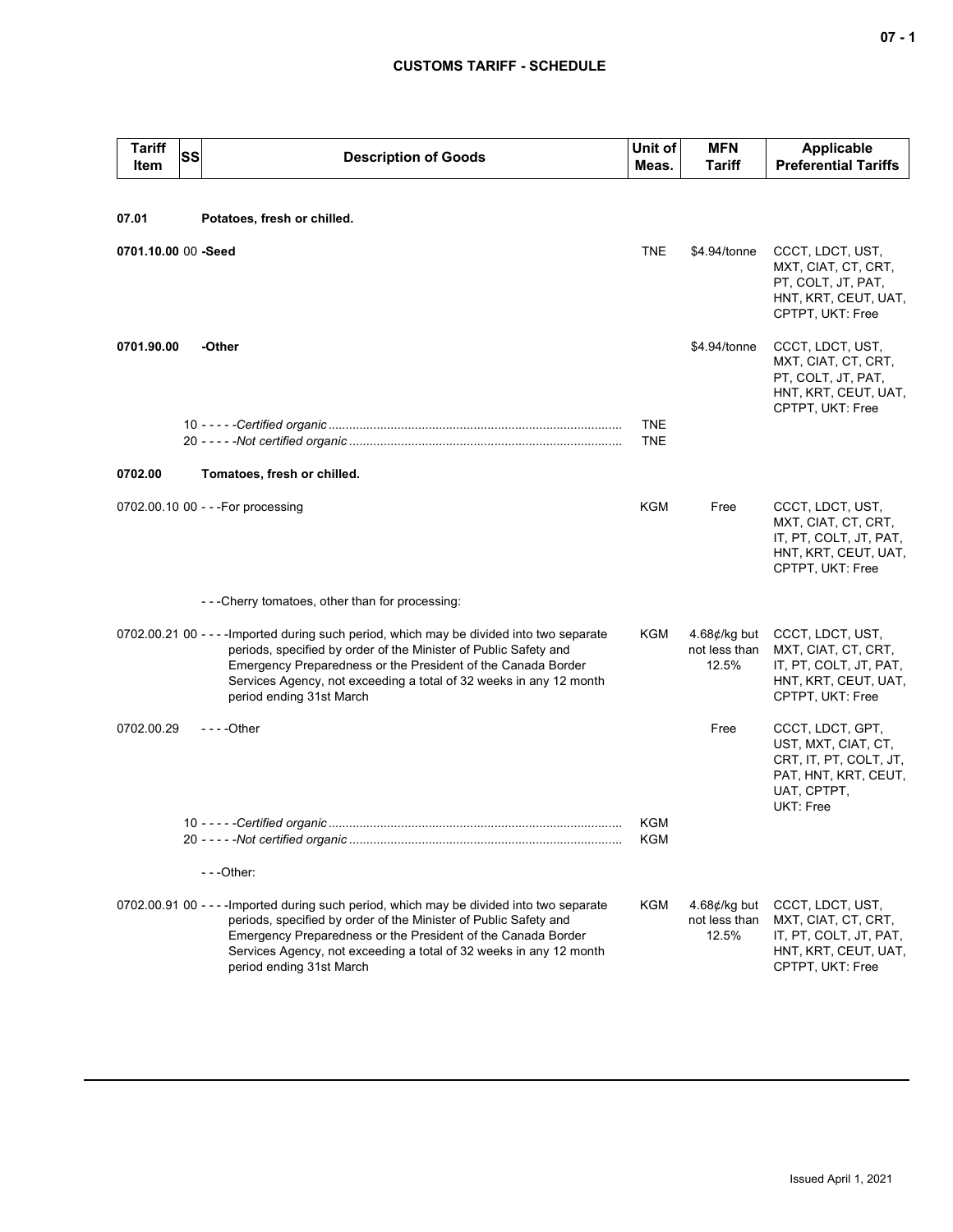| Tariff<br>Item | <b>SS</b> | <b>Description of Goods</b>                                                                                                                                                                                                                                                                                                     | Unit of<br>Meas.  | <b>MFN</b><br>Tariff                     | Applicable<br><b>Preferential Tariffs</b>                                                                             |
|----------------|-----------|---------------------------------------------------------------------------------------------------------------------------------------------------------------------------------------------------------------------------------------------------------------------------------------------------------------------------------|-------------------|------------------------------------------|-----------------------------------------------------------------------------------------------------------------------|
| 0702.00.99     |           | $--$ Other                                                                                                                                                                                                                                                                                                                      |                   | Free                                     | CCCT. LDCT. GPT.                                                                                                      |
|                |           |                                                                                                                                                                                                                                                                                                                                 |                   |                                          | UST, MXT, CIAT, CT,<br>CRT, IT, PT, COLT, JT,<br>PAT, HNT, KRT, CEUT,<br>UAT, CPTPT,<br>UKT: Free                     |
|                |           | -----Certified organic:                                                                                                                                                                                                                                                                                                         |                   |                                          |                                                                                                                       |
|                |           |                                                                                                                                                                                                                                                                                                                                 | KGM               |                                          |                                                                                                                       |
|                |           |                                                                                                                                                                                                                                                                                                                                 | KGM               |                                          |                                                                                                                       |
|                |           |                                                                                                                                                                                                                                                                                                                                 | <b>KGM</b><br>KGM |                                          |                                                                                                                       |
|                |           | $---Other:$                                                                                                                                                                                                                                                                                                                     |                   |                                          |                                                                                                                       |
|                |           |                                                                                                                                                                                                                                                                                                                                 | KGM               |                                          |                                                                                                                       |
|                |           |                                                                                                                                                                                                                                                                                                                                 | <b>KGM</b>        |                                          |                                                                                                                       |
|                |           |                                                                                                                                                                                                                                                                                                                                 | <b>KGM</b>        |                                          |                                                                                                                       |
|                |           |                                                                                                                                                                                                                                                                                                                                 | KGM               |                                          |                                                                                                                       |
|                |           |                                                                                                                                                                                                                                                                                                                                 |                   |                                          |                                                                                                                       |
| 07.03          |           | Onions, shallots, garlic, leeks and other alliaceous vegetables, fresh or<br>chilled.                                                                                                                                                                                                                                           |                   |                                          |                                                                                                                       |
| 0703.10        |           | -Onions and shallots                                                                                                                                                                                                                                                                                                            |                   |                                          |                                                                                                                       |
|                |           | 0703.10.10 00 - - - Onion sets                                                                                                                                                                                                                                                                                                  | KGM               | $4.23$ ¢/kg but<br>not less than<br>9.5% | CCCT, LDCT, UST,<br>MXT, CT, CRT, IT, PT,<br>COLT, JT, PAT, HNT,<br>KRT, CEUT, UAT,<br>CPTPT, UKT: Free               |
|                |           | 0703.10.20 00 - - - Onions, Spanish-type, for processing                                                                                                                                                                                                                                                                        | KGM               | Free                                     | CCCT, LDCT, GPT,<br>UST, MXT, CIAT, CT,<br>CRT, IT, PT, COLT, JT,<br>PAT, HNT, KRT, CEUT,<br>UAT, CPTPT,<br>UKT: Free |
|                |           | - - - Onions or shallots, green:                                                                                                                                                                                                                                                                                                |                   |                                          |                                                                                                                       |
|                |           | 0703.10.31 00 - - - - Imported during such period, which may be divided into two separate<br>periods, specified by order of the Minister of Public Safety and<br>Emergency Preparedness or the President of the Canada Border<br>Services Agency, not exceeding a total of 22 weeks in any 12 month<br>period ending 31st March | KGM               | 4.68¢/kg but<br>not less than<br>10.5%   | CCCT, LDCT, UST,<br>MXT, CT, CRT, IT, PT,<br>COLT, JT, PAT, HNT,<br>KRT, CEUT, UAT,<br>CPTPT, UKT: Free               |
| 0703.10.39     |           | $--$ - Other                                                                                                                                                                                                                                                                                                                    |                   | Free                                     | CCCT, LDCT, GPT,<br>UST, MXT, CIAT, CT,<br>CRT, IT, PT, COLT, JT,<br>PAT, HNT, KRT, CEUT,<br>UAT, CPTPT,<br>UKT: Free |
|                |           |                                                                                                                                                                                                                                                                                                                                 | KGM               |                                          |                                                                                                                       |
|                |           |                                                                                                                                                                                                                                                                                                                                 | KGM               |                                          |                                                                                                                       |

- - -Dry shallots: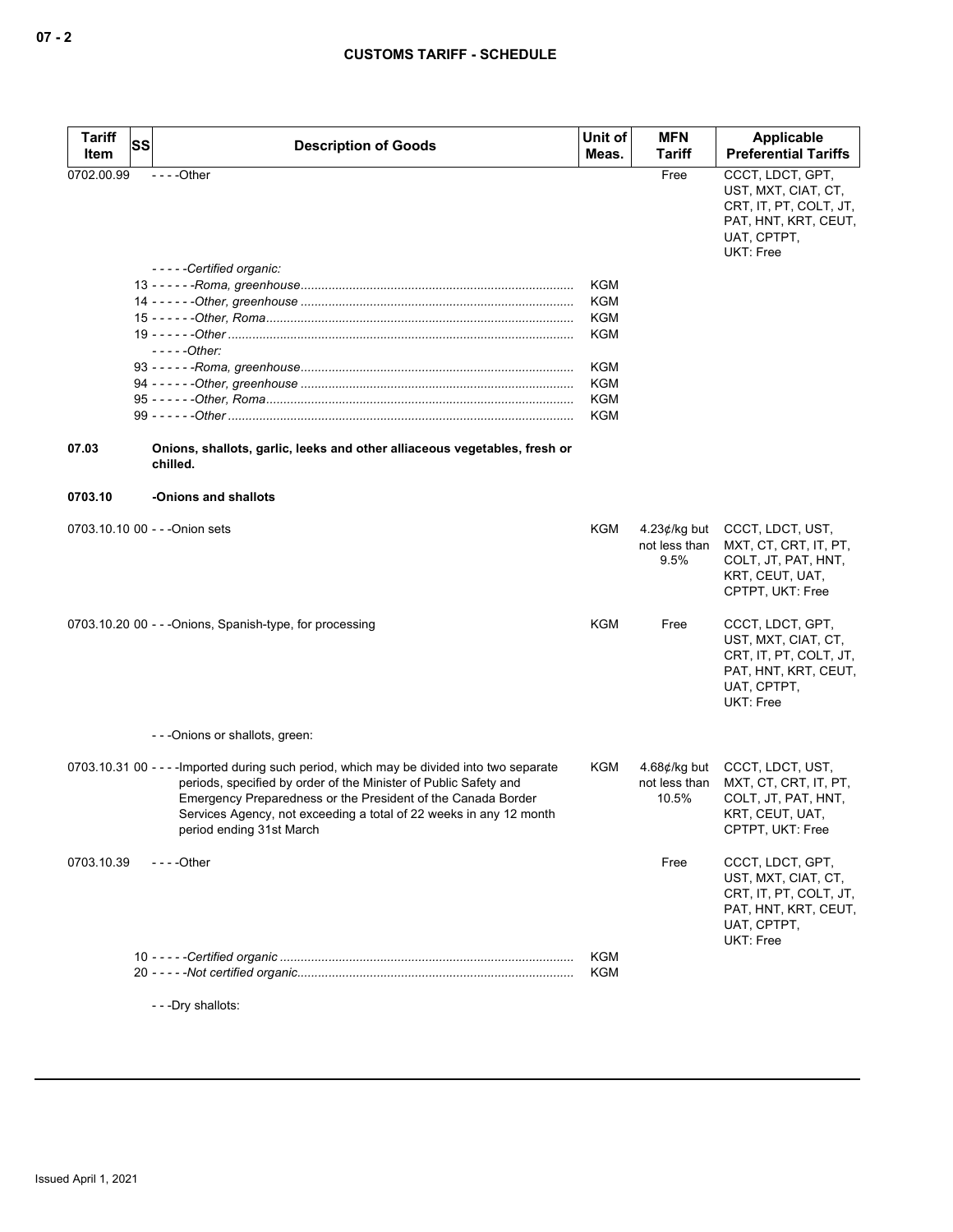| <b>Tariff</b><br>Item       | SS | <b>Description of Goods</b>                                                                                                                                                                                                                                                                                                     | Unit of<br>Meas. | <b>MFN</b><br><b>Tariff</b>                      | Applicable<br><b>Preferential Tariffs</b>                                                                             |
|-----------------------------|----|---------------------------------------------------------------------------------------------------------------------------------------------------------------------------------------------------------------------------------------------------------------------------------------------------------------------------------|------------------|--------------------------------------------------|-----------------------------------------------------------------------------------------------------------------------|
|                             |    | 0703.10.41 00 - - - - Imported during such period, which may be divided into two separate<br>periods, specified by order of the Minister of Public Safety and<br>Emergency Preparedness or the President of the Canada Border<br>Services Agency, not exceeding a total of 46 weeks in any 12 month<br>period ending 31st March | <b>KGM</b>       | 2.81 $\not\in$ /kg but<br>not less than<br>12.5% | AUT, NZT, CCCT, LDCT,<br>UST, MXT, CT, CRT, IT,<br>PT, COLT, JT, PAT,<br>HNT, KRT, CEUT, UAT,<br>CPTPT, UKT: Free     |
| 0703.10.49 00 - - - - Other |    |                                                                                                                                                                                                                                                                                                                                 | KGM              | Free                                             | CCCT, LDCT, GPT,<br>UST, MXT, CIAT, CT,<br>CRT, IT, PT, COLT, JT,<br>PAT, HNT, KRT, CEUT,<br>UAT, CPTPT,<br>UKT: Free |
|                             |    | $--$ Other:                                                                                                                                                                                                                                                                                                                     |                  |                                                  |                                                                                                                       |
|                             |    | 0703.10.91 00 - - - - Imported during such period, which may be divided into two separate<br>periods, specified by order of the Minister of Public Safety and<br>Emergency Preparedness or the President of the Canada Border<br>Services Agency, not exceeding a total of 46 weeks in any 12 month<br>period ending 31st March | KGM              | $2.81$ ¢/kg but<br>not less than<br>12.5%        | AUT, NZT, CCCT, LDCT,<br>UST, MXT, CT, CRT, IT,<br>PT, COLT, JT, PAT,<br>HNT, KRT, CEUT, UAT,<br>CPTPT, UKT: Free     |
| 0703.10.99                  |    | - - - - Other                                                                                                                                                                                                                                                                                                                   |                  | Free                                             | CCCT, LDCT, GPT,<br>UST, MXT, CIAT, CT,<br>CRT, IT, PT, COLT, JT,<br>PAT, HNT, KRT, CEUT,<br>UAT, CPTPT,<br>UKT: Free |
|                             |    |                                                                                                                                                                                                                                                                                                                                 | KGM              |                                                  |                                                                                                                       |
|                             |    |                                                                                                                                                                                                                                                                                                                                 | KGM              |                                                  |                                                                                                                       |
| 0703.20.00 00 -Garlic       |    |                                                                                                                                                                                                                                                                                                                                 | KGM              | Free                                             | CCCT, LDCT, GPT,<br>UST, MXT, CIAT, CT,<br>CRT, IT, PT, COLT, JT,<br>PAT, HNT, KRT, CEUT,<br>UAT, CPTPT,<br>UKT: Free |
|                             |    | 0703.90.00 00 - Leeks and other alliaceous vegetables                                                                                                                                                                                                                                                                           | KGM              | Free                                             | CCCT, LDCT, GPT,<br>UST, MXT, CIAT, CT,<br>CRT, IT, PT, COLT, JT,<br>PAT, HNT, KRT, CEUT,<br>UAT, CPTPT,<br>UKT: Free |
| 07.04                       |    | Cabbages, cauliflowers, kohlrabi, kale and similar edible brassicas,<br>fresh or chilled.                                                                                                                                                                                                                                       |                  |                                                  |                                                                                                                       |
| 0704.10                     |    | -Cauliflowers and headed broccoli                                                                                                                                                                                                                                                                                               |                  |                                                  |                                                                                                                       |
|                             |    | --Imported during such period, which may be divided into two separate<br>periods, specified by order of the Minister of Public Safety and Emergency<br>Preparedness or the President of the Canada Border Services Agency,<br>not exceeding a total of 20 weeks in any 12 month period ending 31st<br>March:                    |                  |                                                  |                                                                                                                       |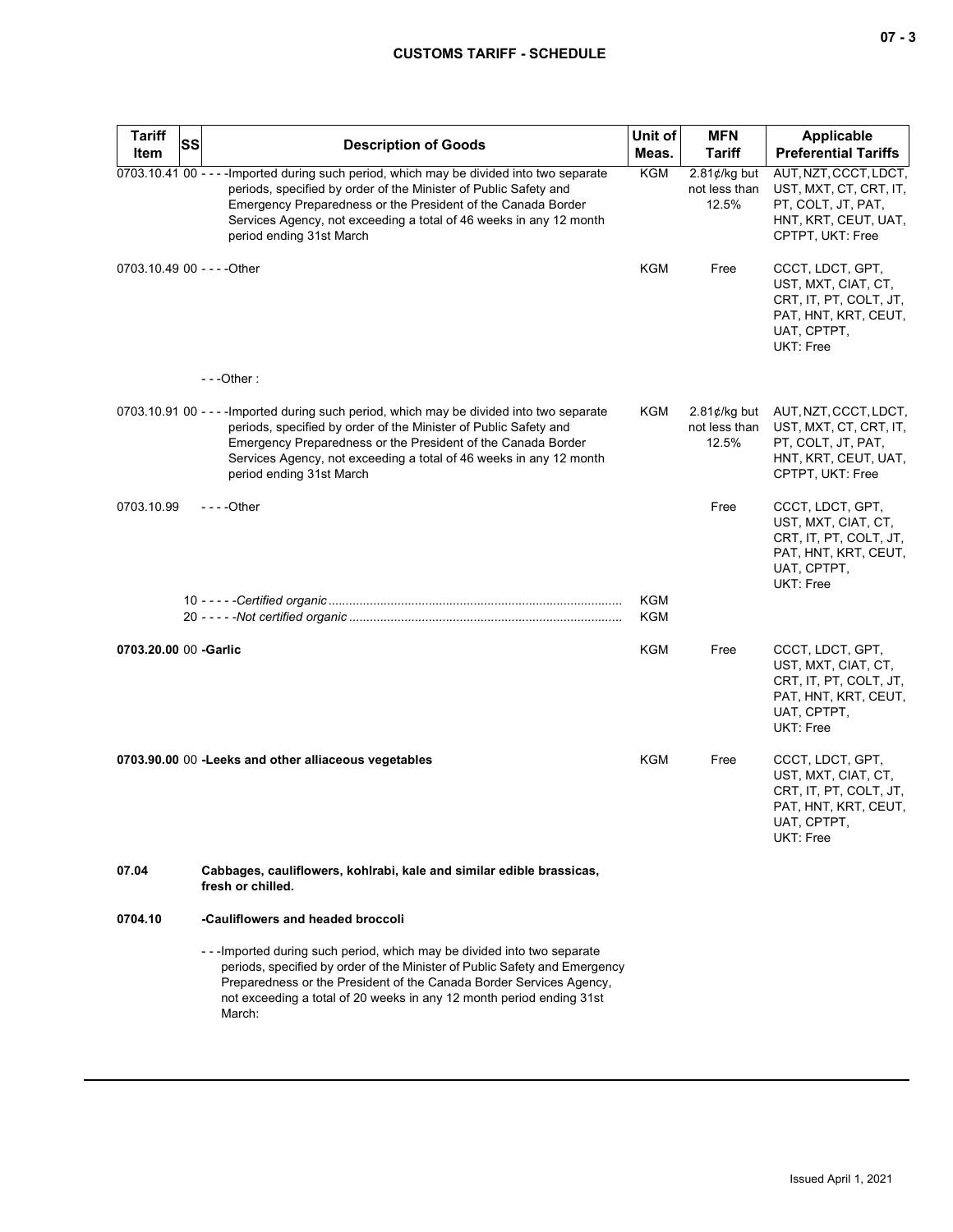| <b>Tariff</b> | <b>SS</b><br><b>Description of Goods</b>                                                                                                                                                                                                      | Unit of                  | <b>MFN</b>                                            | Applicable                                                                                                                        |
|---------------|-----------------------------------------------------------------------------------------------------------------------------------------------------------------------------------------------------------------------------------------------|--------------------------|-------------------------------------------------------|-----------------------------------------------------------------------------------------------------------------------------------|
| Item          |                                                                                                                                                                                                                                               | Meas.                    | <b>Tariff</b>                                         | <b>Preferential Tariffs</b>                                                                                                       |
|               | 0704.10.11 00 - - - - In packages of a weight not exceeding 2.27 kg each                                                                                                                                                                      | <b>KGM</b>               | 1.88 $\not\in$ /kg but<br>not less than<br>4% plus 4% | CCCT, LDCT, UST,<br>MXT, CT, CRT, PT,<br>COLT, JT, PAT, HNT,<br>KRT, CEUT, UAT,<br>CPTPT, UKT: Free                               |
|               | 0704.10.12 00 - - - - In bulk or in packages of a weight exceeding 2.27 kg each                                                                                                                                                               | KGM                      | 1.88 $\not\in$ /kg but<br>not less than<br>4%         | CCCT, LDCT, UST,<br>MXT, CT, CRT, PT,<br>COLT, JT, PAT, HNT,<br>KRT, CEUT, UAT,<br>CPTPT, UKT: Free                               |
| 0704.10.90    | ---Other                                                                                                                                                                                                                                      | <b>KGM</b><br><b>KGM</b> | Free                                                  | CCCT, LDCT, GPT,<br>UST, MXT, CIAT, CT,<br>CRT, PT, COLT, JT,<br>PAT, HNT, KRT, CEUT,<br>UAT, CPTPT,<br>UKT: Free                 |
| 0704.20       | -Brussels sprouts                                                                                                                                                                                                                             |                          |                                                       |                                                                                                                                   |
|               | --Imported during such period specified by order of the Minister of Public<br>Safety and Emergency Preparedness or the President of the Canada<br>Border Services Agency, not exceeding 20 weeks in any 12 month period<br>ending 31st March: |                          |                                                       |                                                                                                                                   |
|               | 0704.20.11 00 - - - - In packages of a weight not exceeding 2.27 kg each                                                                                                                                                                      | KGM                      | 5.62 $\not\in$ /kg but<br>not less than               | CCCT, LDCT, UST,<br>MXT, CT, CRT, IT, PT,<br>10.5% plus 4% COLT, JT, PAT, HNT,<br>KRT, CEUT, UAT,<br>CPTPT, UKT: Free<br>GPT: 10% |
|               | 0704.20.12 00 - - - - In bulk or in packages of a weight exceeding 2.27 kg each                                                                                                                                                               | KGM                      | 5.62 $\not\in$ /kg but<br>not less than<br>10.5%      | CCCT, LDCT, UST,<br>MXT, CT, CRT, IT, PT,<br>COLT, JT, PAT, HNT,<br>KRT, CEUT, UAT,<br>CPTPT, UKT: Free<br>GPT: 5%                |
| 0704.20.90    | - - -Other                                                                                                                                                                                                                                    |                          | Free                                                  | CCCT, LDCT, GPT,<br>UST, MXT, CIAT, CT,<br>CRT, IT, PT, COLT, JT,<br>PAT, HNT, KRT, CEUT,<br>UAT, CPTPT,<br>UKT: Free             |
|               |                                                                                                                                                                                                                                               | KGM<br>KGM               |                                                       |                                                                                                                                   |
| 0704.90       | -Other                                                                                                                                                                                                                                        |                          |                                                       |                                                                                                                                   |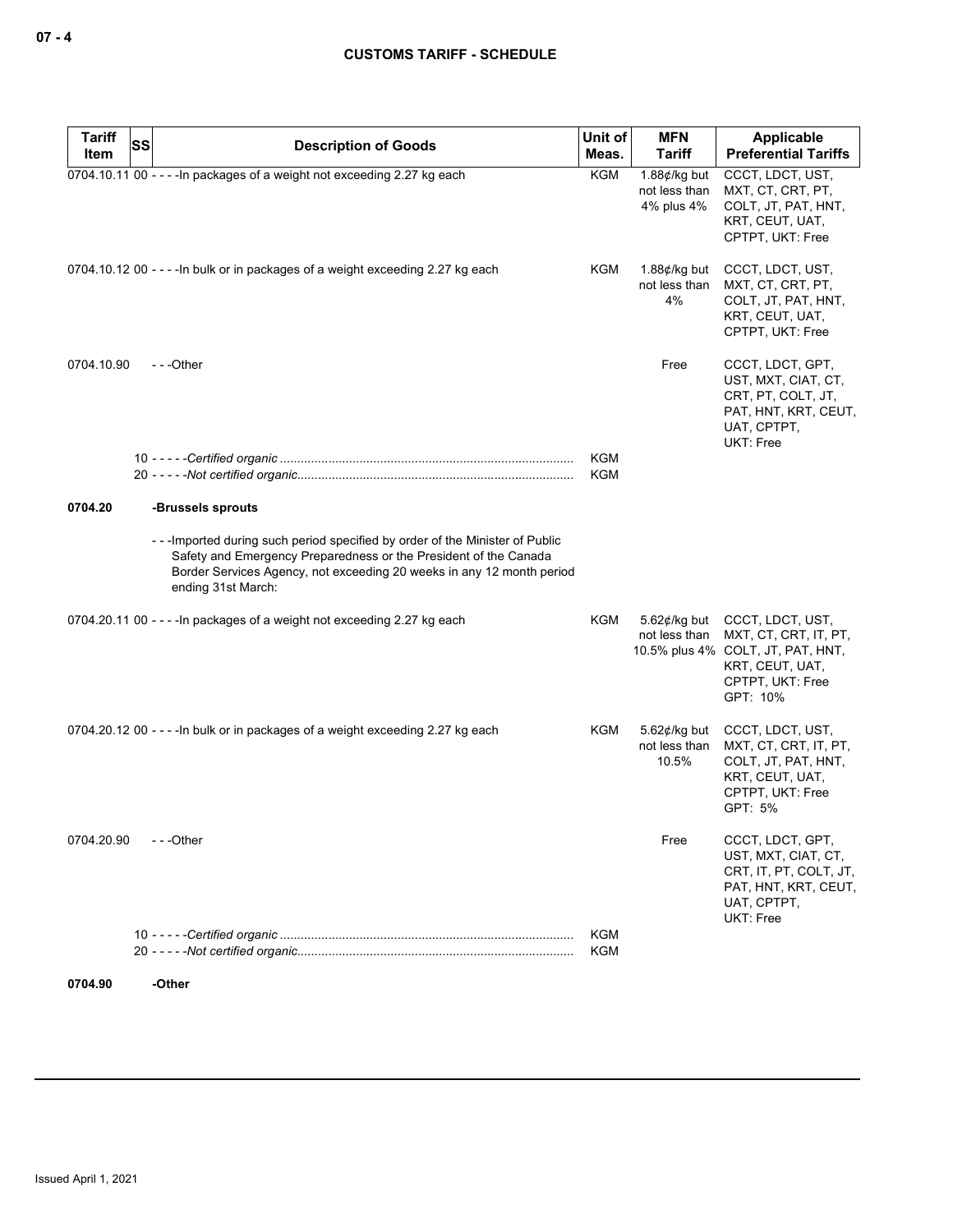| <b>Tariff</b><br><b>SS</b> | <b>Description of Goods</b>                                                                                                                                                                                                                                                                                                     | Unit of                  | <b>MFN</b>                                       | Applicable                                                                                                        |
|----------------------------|---------------------------------------------------------------------------------------------------------------------------------------------------------------------------------------------------------------------------------------------------------------------------------------------------------------------------------|--------------------------|--------------------------------------------------|-------------------------------------------------------------------------------------------------------------------|
| Item                       |                                                                                                                                                                                                                                                                                                                                 | Meas.                    | <b>Tariff</b>                                    | <b>Preferential Tariffs</b>                                                                                       |
|                            | 0704.90.10 00 - - - Broccoli for processing                                                                                                                                                                                                                                                                                     | <b>KGM</b>               | Free                                             | CCCT, LDCT, GPT,<br>UST, MXT, CT, CRT,<br>PT, COLT, JT, PAT,<br>HNT, KRT, CEUT, UAT,<br>CPTPT, UKT: Free          |
|                            | - - - Other broccoli:                                                                                                                                                                                                                                                                                                           |                          |                                                  |                                                                                                                   |
|                            | 0704.90.21 00 - - - - Imported during such period specified by order of the Minister of Public<br>Safety and Emergency Preparedness or the President of the Canada<br>Border Services Agency, not exceeding 16 weeks in any 12 month period<br>ending 31st March                                                                | KGM                      | 4.68 $\not\in$ /kg but<br>not less than<br>12.5% | CCCT, LDCT, UST,<br>MXT, CT, CRT, PT,<br>COLT, JT, PAT, HNT,<br>KRT, CEUT, UAT,<br>CPTPT, UKT: Free               |
| 0704.90.29                 |                                                                                                                                                                                                                                                                                                                                 |                          | Free                                             | CCCT, LDCT, GPT,<br>UST, MXT, CIAT, CT,<br>CRT, PT, COLT, JT,<br>PAT, HNT, KRT, CEUT,<br>UAT, CPTPT,<br>UKT: Free |
|                            |                                                                                                                                                                                                                                                                                                                                 | <b>KGM</b><br><b>KGM</b> |                                                  |                                                                                                                   |
|                            | ---Cabbage (Brassica oleracea, capitata):                                                                                                                                                                                                                                                                                       |                          |                                                  |                                                                                                                   |
|                            | 0704.90.31 00 - - - - Imported during such period, which may be divided into two separate<br>periods, specified by order of the Minister of Public Safety and<br>Emergency Preparedness or the President of the Canada Border<br>Services Agency, not exceeding a total of 34 weeks in any 12 month<br>period ending 31st March | KGM                      | $2.35$ ¢/kg but<br>not less than<br>12.5%        | CCCT, LDCT, UST,<br>MXT, CT, CRT, PT,<br>COLT, JT, PAT, HNT,<br>KRT, CEUT, UAT,<br>CPTPT, UKT: Free<br>GPT: 10%   |
| 0704.90.39                 | $--$ Other                                                                                                                                                                                                                                                                                                                      |                          | Free                                             | CCCT, LDCT, GPT,<br>UST, MXT, CIAT, CT,<br>CRT, PT, COLT, JT,<br>PAT, HNT, KRT, CEUT,<br>UAT, CPTPT,<br>UKT: Free |
|                            |                                                                                                                                                                                                                                                                                                                                 | <b>KGM</b><br><b>KGM</b> |                                                  |                                                                                                                   |
|                            | - - - Cabbage, Chinese or Chinese lettuce (Brassica rapa, chenensis, and<br>Brassica rapa, pekinensis):                                                                                                                                                                                                                         |                          |                                                  |                                                                                                                   |
|                            | 0704.90.41 00 - - - - Imported during such period specified by order of the Minister of Public<br>Safety and Emergency Preparedness or the President of the Canada<br>Border Services Agency, not exceeding 30 weeks in any 12 month period<br>ending 31st March                                                                | KGM                      | $2.35$ ¢/kg but<br>not less than<br>12.5%        | CCCT, LDCT, UST,<br>MXT, CT, CRT, PT,<br>COLT, JT, PAT, HNT,<br>KRT, CEUT, UAT,<br>CPTPT, UKT: Free<br>GPT: 10%   |
| 0704.90.49                 |                                                                                                                                                                                                                                                                                                                                 |                          | Free                                             | CCCT, LDCT, GPT,<br>UST, MXT, CIAT, CT,<br>CRT, PT, COLT, JT,<br>PAT, HNT, KRT, CEUT,<br>UAT, CPTPT,<br>UKT: Free |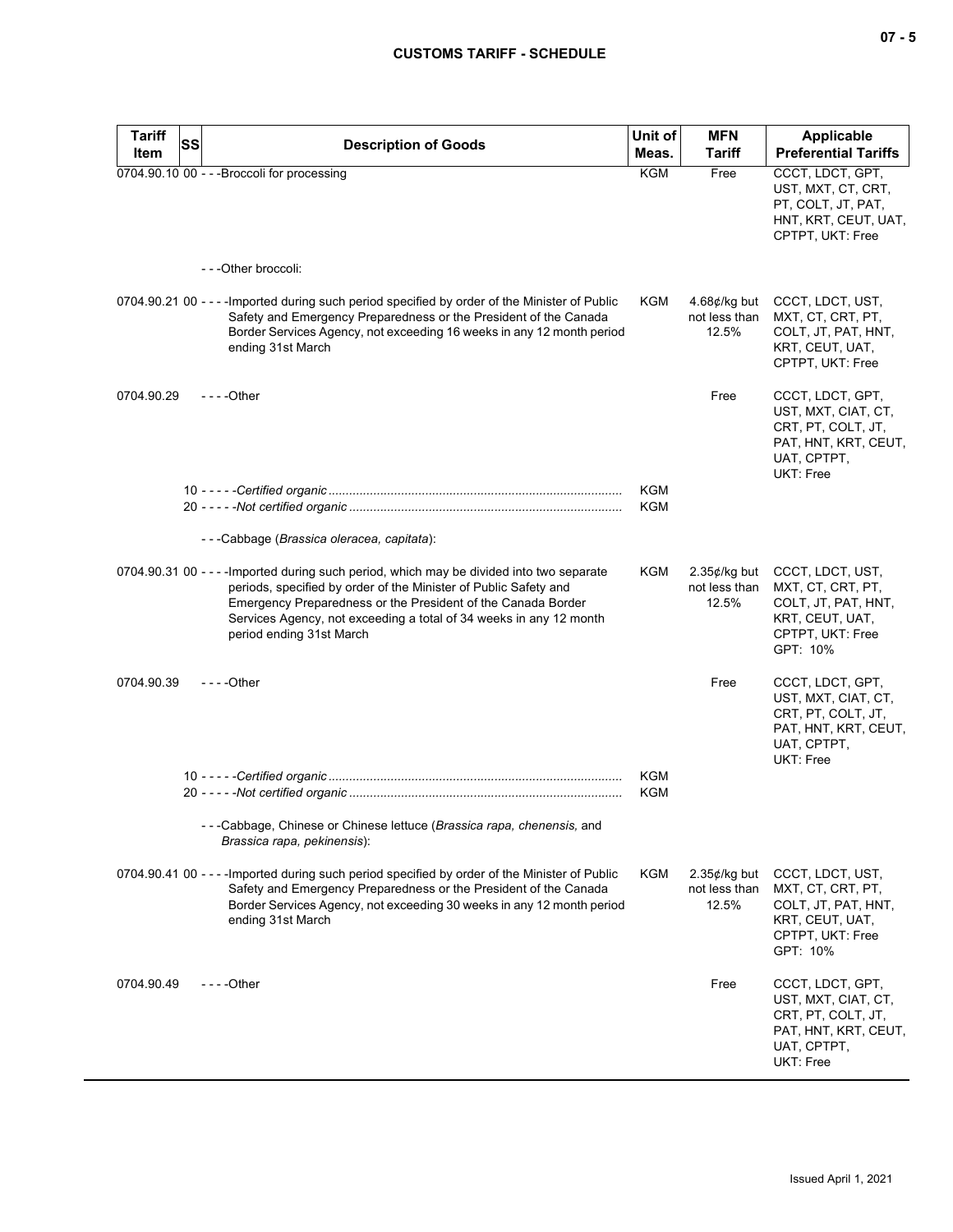| <b>Tariff</b><br>Item | <b>SS</b> | <b>Description of Goods</b>                                                                                                                                                                                                                                                                                   | Unit of<br>Meas.         | <b>MFN</b><br>Tariff                      | Applicable<br><b>Preferential Tariffs</b>                                                                                                             |
|-----------------------|-----------|---------------------------------------------------------------------------------------------------------------------------------------------------------------------------------------------------------------------------------------------------------------------------------------------------------------|--------------------------|-------------------------------------------|-------------------------------------------------------------------------------------------------------------------------------------------------------|
|                       |           |                                                                                                                                                                                                                                                                                                               | <b>KGM</b><br>KGM        |                                           |                                                                                                                                                       |
| 0704.90.90            |           | ---Other                                                                                                                                                                                                                                                                                                      |                          | Free                                      | CCCT, LDCT, GPT,<br>UST, MXT, CIAT, CT,<br>CRT, IT, PT, COLT, JT,<br>PAT, HNT, KRT, CEUT,<br>UAT, CPTPT,<br><b>UKT: Free</b>                          |
|                       |           |                                                                                                                                                                                                                                                                                                               | <b>KGM</b><br><b>KGM</b> |                                           |                                                                                                                                                       |
| 07.05                 |           | Lettuce (Lactuca sativa) and chicory (Cichorium spp.), fresh or chilled.                                                                                                                                                                                                                                      |                          |                                           |                                                                                                                                                       |
|                       |           | -Lettuce:                                                                                                                                                                                                                                                                                                     |                          |                                           |                                                                                                                                                       |
| 0705.11               |           | --Cabbage lettuce (head lettuce)                                                                                                                                                                                                                                                                              |                          |                                           |                                                                                                                                                       |
|                       |           | ---Imported during such period, which may be divided into two separate<br>periods, specified by order of the Minister of Public Safety and Emergency<br>Preparedness or the President of the Canada Border Services Agency,<br>not exceeding a total of 16 weeks in any 12 month period ending 31st<br>March: |                          |                                           |                                                                                                                                                       |
|                       |           | 0705.11.11 00 - - - - In packages of a weight not exceeding 2.27 kg each                                                                                                                                                                                                                                      | KGM                      | $2.35$ ¢/kg but<br>not less than          | CCCT, LDCT, UST,<br>MXT, CIAT, CT, CRT,<br>12.5% plus 4% IT, NT, PT, COLT, JT,<br>PAT, HNT, KRT, CEUT,<br>UAT, CPTPT,<br><b>UKT: Free</b><br>GPT: 10% |
|                       |           | 0705.11.12 00 - - - - In bulk or in packages of a weight exceeding 2.27 kg each                                                                                                                                                                                                                               | KGM                      | $2.35$ ¢/kg but<br>not less than<br>12.5% | CCCT, LDCT, UST,<br>MXT, CIAT, CT, CRT,<br>IT, NT, PT, COLT, JT,<br>PAT, HNT, KRT, CEUT,<br>UAT, CPTPT,<br><b>UKT: Free</b><br>GPT: 10%               |
| 0705.11.90            |           | ---Other                                                                                                                                                                                                                                                                                                      |                          | Free                                      | CCCT, LDCT, GPT,<br>UST, MXT, CIAT, CT,<br>CRT, IT, NT, PT, COLT,<br>JT, PAT, HNT, KRT,<br>CEUT, UAT, CPTPT,<br>UKT: Free                             |
|                       |           |                                                                                                                                                                                                                                                                                                               | <b>KGM</b><br><b>KGM</b> |                                           |                                                                                                                                                       |
| 0705.19               |           | - -Other                                                                                                                                                                                                                                                                                                      |                          |                                           |                                                                                                                                                       |
|                       |           | ---Imported during such period, which may be divided into two separate<br>periods, specified by order of the Minister of Public Safety and Emergency<br>Preparedness or the President of the Canada Border Services Agency,<br>not exceeding a total of 16 weeks in any 12 month period ending 31st<br>March: |                          |                                           |                                                                                                                                                       |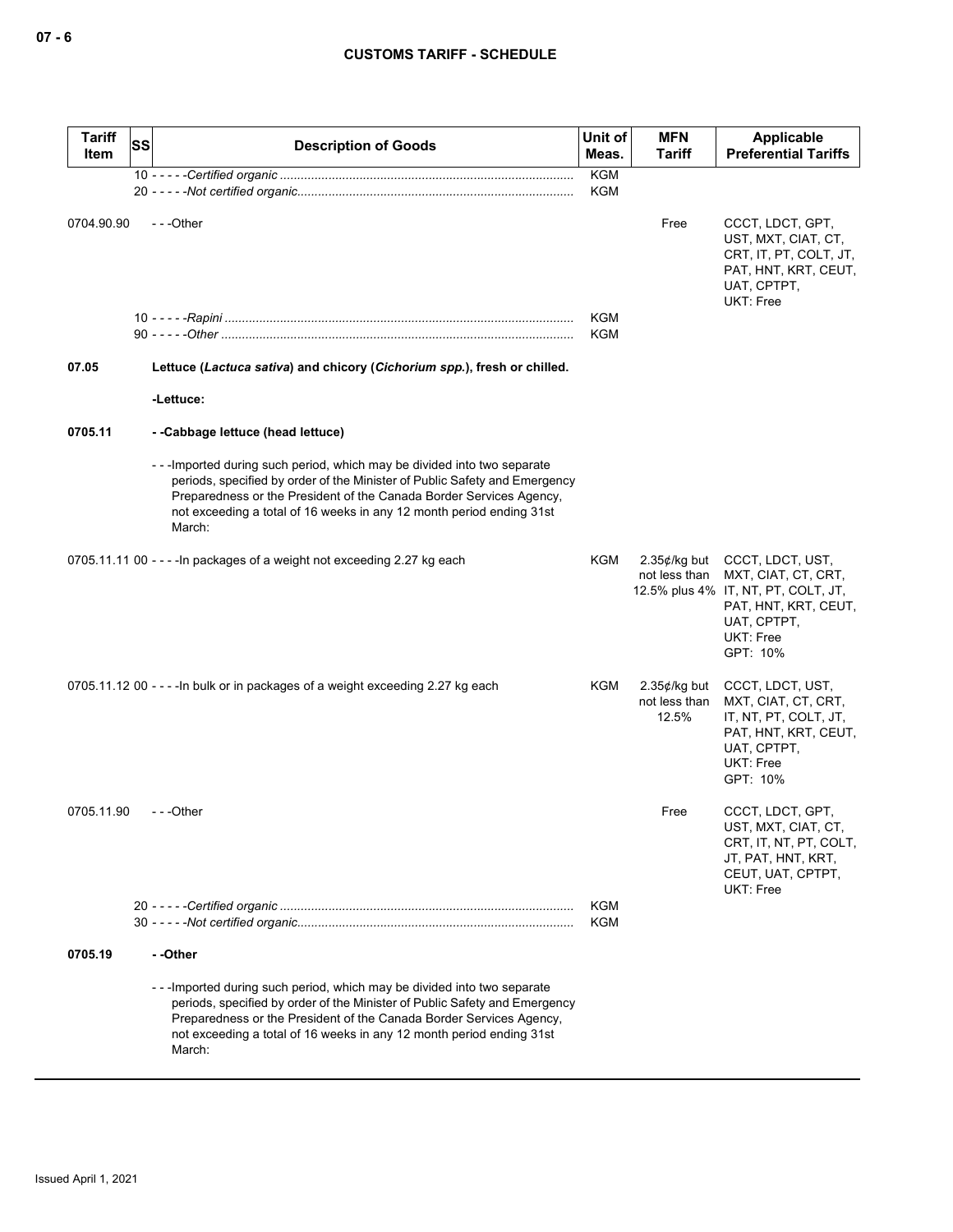| <b>Tariff</b>           | <b>SS</b> |                                                                                                                                                                                                                                                                                                                                                              | Unit of           | <b>MFN</b>                                | <b>Applicable</b>                                                                                                                       |
|-------------------------|-----------|--------------------------------------------------------------------------------------------------------------------------------------------------------------------------------------------------------------------------------------------------------------------------------------------------------------------------------------------------------------|-------------------|-------------------------------------------|-----------------------------------------------------------------------------------------------------------------------------------------|
| Item                    |           | <b>Description of Goods</b>                                                                                                                                                                                                                                                                                                                                  | Meas.             | <b>Tariff</b>                             | <b>Preferential Tariffs</b>                                                                                                             |
|                         |           | 0705.19.11 00 - - - - In packages of a weight not exceeding 2.27 kg each                                                                                                                                                                                                                                                                                     | <b>KGM</b>        | $2.35¢/kg$ but<br>not less than           | CCCT, LDCT, UST,<br>MXT, CIAT, CT, CRT,<br>12.5% plus 4% IT, PT, COLT, JT, PAT,<br>HNT, KRT, CEUT, UAT,<br>CPTPT, UKT: Free<br>GPT: 10% |
|                         |           | 0705.19.12 00 - - - - In bulk or in packages of a weight exceeding 2.27 kg each                                                                                                                                                                                                                                                                              | KGM               | $2.35$ ¢/kg but<br>not less than<br>12.5% | CCCT, LDCT, UST,<br>MXT, CIAT, CT, CRT,<br>IT, PT, COLT, JT, PAT,<br>HNT, KRT, CEUT, UAT,<br>CPTPT, UKT: Free<br>GPT: 10%               |
| 0705.19.90              |           | ---Other                                                                                                                                                                                                                                                                                                                                                     |                   | Free                                      | CCCT, LDCT, GPT,<br>UST, MXT, CIAT, CT,<br>CRT, IT, PT, COLT, JT,<br>PAT, HNT, KRT, CEUT,<br>UAT, CPTPT,<br>UKT: Free                   |
|                         |           | - - - - - Certified organic:                                                                                                                                                                                                                                                                                                                                 | <b>KGM</b>        |                                           |                                                                                                                                         |
|                         |           | 21 - - - - - - Packaged fresh salad cut mixes, of a weight not exceeding 1 kg each                                                                                                                                                                                                                                                                           | KGM               |                                           |                                                                                                                                         |
|                         |           | 22 - - - - - - Packaged fresh salad cut mixes, of a weight exceeding 1 kg each                                                                                                                                                                                                                                                                               | KGM<br><b>KGM</b> |                                           |                                                                                                                                         |
|                         |           | -----Not certified organic:                                                                                                                                                                                                                                                                                                                                  |                   |                                           |                                                                                                                                         |
|                         |           | 31 - - - - - - Packaged fresh salad cut mixes, of a weight not exceeding 1 kg each<br>32 - - - - - - Packaged fresh salad cut mixes, of a weight exceeding 1 kg each                                                                                                                                                                                         | KGM<br>KGM<br>KGM |                                           |                                                                                                                                         |
|                         |           | -Chicory:                                                                                                                                                                                                                                                                                                                                                    |                   |                                           |                                                                                                                                         |
|                         |           | 0705.21.00 00 - - Witloof chicory (Cichorium intybus var. foliosum)                                                                                                                                                                                                                                                                                          | KGM               | Free                                      | CCCT, LDCT, GPT,<br>UST, MXT, CIAT, CT,<br>CRT, IT, PT, COLT, JT,<br>PAT, HNT, KRT, CEUT,<br>UAT, CPTPT,<br>UKT: Free                   |
| 0705.29.00 00 - - Other |           |                                                                                                                                                                                                                                                                                                                                                              | KGM               | Free                                      | CCCT, LDCT, GPT,<br>UST, MXT, CIAT, CT,<br>CRT, IT, PT, COLT, JT,<br>PAT, HNT, KRT, CEUT,<br>UAT, CPTPT,<br>UKT: Free                   |
| 07.06                   |           | Carrots, turnips, salad beetroot, salsify, celeriac, radishes and similar<br>edible roots, fresh or chilled.                                                                                                                                                                                                                                                 |                   |                                           |                                                                                                                                         |
| 0706.10                 |           | -Carrots and turnips                                                                                                                                                                                                                                                                                                                                         |                   |                                           |                                                                                                                                         |
|                         |           | --Baby carrots (of a length not exceeding 11 cm), imported during such<br>period, which may be divided into two separate periods, specified by order<br>of the Minister of Public Safety and Emergency Preparedness or the<br>President of the Canada Border Services Agency, not exceeding a total of<br>40 weeks in any 12 month period ending 31st March: |                   |                                           |                                                                                                                                         |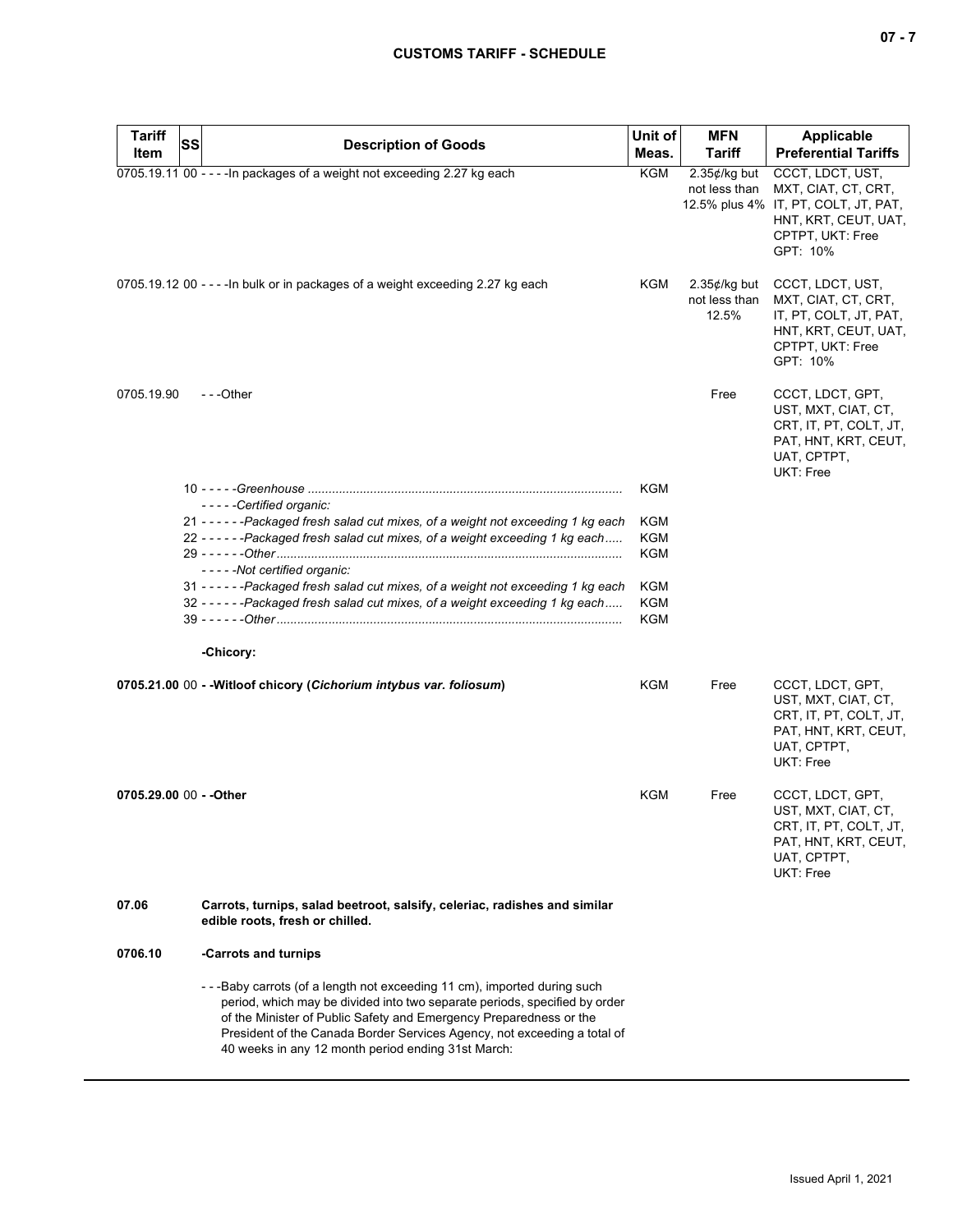| <b>Tariff</b><br>Item | SS<br><b>Description of Goods</b>                                                                                                                                                                                                                                                                                                                                                       | Unit of<br>Meas.  | <b>MFN</b><br><b>Tariff</b>                           | Applicable<br><b>Preferential Tariffs</b>                                                                                |
|-----------------------|-----------------------------------------------------------------------------------------------------------------------------------------------------------------------------------------------------------------------------------------------------------------------------------------------------------------------------------------------------------------------------------------|-------------------|-------------------------------------------------------|--------------------------------------------------------------------------------------------------------------------------|
|                       | 0706.10.11 00 - - - - In packages of a weight not exceeding 2.27 kg each                                                                                                                                                                                                                                                                                                                | KGM               | 1.88 $\not\in$ /kg but<br>not less than<br>4% plus 4% | CCCT, LDCT, UST,<br>MXT, CIAT, CT, CRT,<br>PT, COLT, JT, PAT,<br>HNT, KRT, CEUT, UAT,<br>CPTPT, UKT: Free                |
|                       | 0706.10.12 00 - - - - In bulk or in packages of a weight exceeding 2.27 kg each                                                                                                                                                                                                                                                                                                         | KGM               | 1.88 $\not\in$ /kg but<br>not less than<br>4%         | CCCT, LDCT, UST,<br>MXT, CIAT, CT, CRT,<br>PT, COLT, JT, PAT,<br>HNT, KRT, CEUT, UAT,<br>CPTPT, UKT: Free                |
| 0706.10.20            | ---Other baby carrots of a length not exceeding 11 cm                                                                                                                                                                                                                                                                                                                                   |                   | Free                                                  | CCCT, LDCT, GPT,<br>UST, MXT, CIAT, CT,<br>CRT, PT, COLT, JT,<br>PAT, HNT, KRT, CEUT,<br>UAT, CPTPT,<br><b>UKT: Free</b> |
|                       | -----Certified organic:<br>12 - - - - - - In bulk or in packages of a weight exceeding 1 kg each                                                                                                                                                                                                                                                                                        | KGM<br>KGM        |                                                       |                                                                                                                          |
|                       | -----Not certified organic:<br>22 - - - - - - In bulk or in packages of a weight exceeding 1 kg each                                                                                                                                                                                                                                                                                    | KGM<br><b>KGM</b> |                                                       |                                                                                                                          |
|                       | - - - Carrots, other than baby carrots (of a length not exceeding 11 cm),<br>imported during such period, which may be divided into two separate<br>periods, specified by order of the Minister of Public Safety and Emergency<br>Preparedness or the President of the Canada Border Services Agency,<br>not exceeding a total of 40 weeks in any 12 month period ending 31st<br>March: |                   |                                                       |                                                                                                                          |
|                       | 0706.10.31 00 - - - - In packages of a weight not exceeding 2.27 kg each                                                                                                                                                                                                                                                                                                                | KGM               | $0.94$ ¢/kg plus<br>4%                                | CCCT, LDCT, UST,<br>MXT, CIAT, CT, CRT,<br>PT, COLT, JT, PAT,<br>HNT, KRT, CEUT, UAT,<br>CPTPT, UKT: Free                |
|                       | 0706.10.32 00 - - - - In bulk or in packages of a weight exceeding 2.27 kg each                                                                                                                                                                                                                                                                                                         | KGM               | $0.94$ ¢/kg                                           | CCCT, LDCT, UST,<br>MXT, CIAT, CT, CRT,<br>PT, COLT, JT, PAT,<br>HNT, KRT, CEUT, UAT,<br>CPTPT, UKT: Free                |
| 0706.10.40            | ---Other carrots                                                                                                                                                                                                                                                                                                                                                                        |                   | Free                                                  | CCCT, LDCT, GPT,<br>UST, MXT, CIAT, CT,<br>CRT, PT, COLT, JT,<br>PAT, HNT, KRT, CEUT,<br>UAT, CPTPT,<br><b>UKT: Free</b> |
|                       |                                                                                                                                                                                                                                                                                                                                                                                         | KGM               |                                                       |                                                                                                                          |
|                       |                                                                                                                                                                                                                                                                                                                                                                                         | KGM               |                                                       |                                                                                                                          |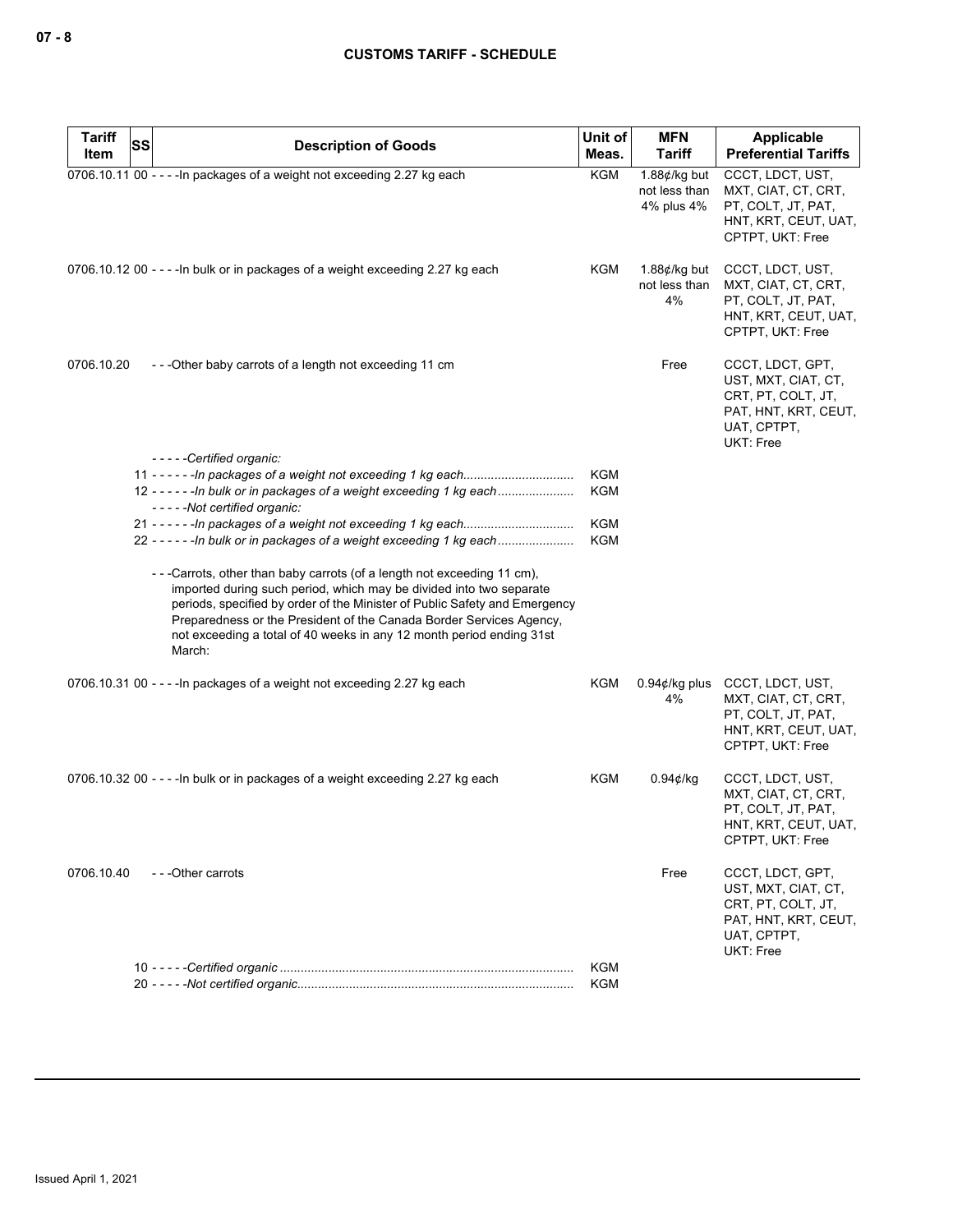| <b>Tariff</b><br>SS                    |                                                                                                                                                                                                                                                                                                                             | Unit of                  | <b>MFN</b>                                                     | <b>Applicable</b>                                                                                                     |
|----------------------------------------|-----------------------------------------------------------------------------------------------------------------------------------------------------------------------------------------------------------------------------------------------------------------------------------------------------------------------------|--------------------------|----------------------------------------------------------------|-----------------------------------------------------------------------------------------------------------------------|
| Item                                   | <b>Description of Goods</b>                                                                                                                                                                                                                                                                                                 | Meas.                    | <b>Tariff</b>                                                  | <b>Preferential Tariffs</b>                                                                                           |
| 0706.10.50 00 - - - Turnips<br>0706.90 | -Other                                                                                                                                                                                                                                                                                                                      | <b>KGM</b>               | Free                                                           | CCCT, LDCT, GPT,<br>UST, MXT, CIAT, CT,<br>CRT, PT, COLT, JT,<br>PAT, HNT, KRT, CEUT,<br>UAT, CPTPT,<br>UKT: Free     |
|                                        |                                                                                                                                                                                                                                                                                                                             |                          |                                                                |                                                                                                                       |
|                                        | 0706.90.10 00 - - - Beets, for processing                                                                                                                                                                                                                                                                                   | KGM                      | Free                                                           | CCCT, LDCT, GPT,<br>UST, MXT, CIAT, CT,<br>CRT, PT, COLT, JT,<br>PAT, HNT, KRT, CEUT,<br>UAT, CPTPT,<br>UKT: Free     |
|                                        | -- - Other beets imported during such period, which may be divided into two<br>separate periods, specified by order of the Minister of Public Safety and<br>Emergency Preparedness or the President of the Canada Border Services<br>Agency, not exceeding a total of 34 weeks in any 12 month period ending<br>31st March: |                          |                                                                |                                                                                                                       |
|                                        | 0706.90.21 00 - - - - In packages of a weight not exceeding 2.27 kg each                                                                                                                                                                                                                                                    | KGM                      | 1.88 $\not\!\epsilon$ /kg but<br>not less than<br>8.5% plus 4% | CCCT, LDCT, UST,<br>MXT, CIAT, CT, CRT,<br>PT, COLT, JT, PAT,<br>HNT, KRT, CEUT, UAT,<br>CPTPT, UKT: Free<br>GPT: 10% |
|                                        | 0706.90.22 00 - - - - In bulk or in packages of a weight exceeding 2.27 kg each                                                                                                                                                                                                                                             | KGM                      | 1.88 $\not\in$ /kg but<br>not less than<br>8.5%                | CCCT, LDCT, UST,<br>MXT, CIAT, CT, CRT,<br>PT, COLT, JT, PAT,<br>HNT, KRT, CEUT, UAT,<br>CPTPT, UKT: Free<br>GPT: 5%  |
| 0706.90.30                             | ---Other beets                                                                                                                                                                                                                                                                                                              |                          | Free                                                           | CCCT, LDCT, GPT,<br>UST, MXT, CIAT, CT,<br>CRT, PT, COLT, JT,<br>PAT, HNT, KRT, CEUT,<br>UAT, CPTPT,<br>UKT: Free     |
|                                        |                                                                                                                                                                                                                                                                                                                             | <b>KGM</b><br><b>KGM</b> |                                                                |                                                                                                                       |
|                                        | 0706.90.40 00 - - - Salsify and celeriac                                                                                                                                                                                                                                                                                    | KGM                      | Free                                                           | CCCT, LDCT, GPT,<br>UST, MXT, CIAT, CT,<br>CRT, PT, COLT, JT,<br>PAT, HNT, KRT, CEUT,<br>UAT, CPTPT,<br>UKT: Free     |
|                                        | Dodishoo:                                                                                                                                                                                                                                                                                                                   |                          |                                                                |                                                                                                                       |

- - -Radishes: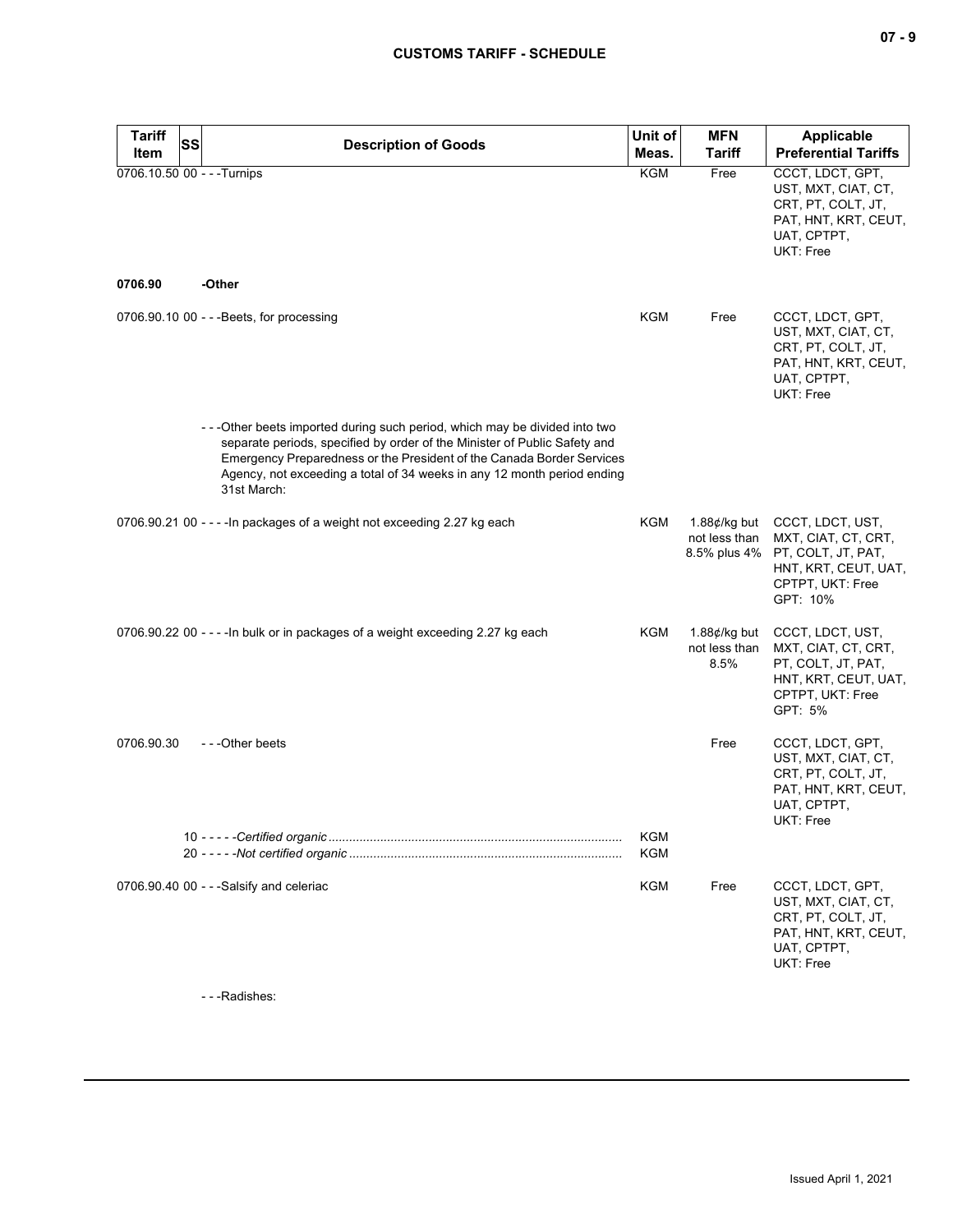| <b>Tariff</b> | SS | <b>Description of Goods</b>                                                                                                                                                                                                                                                                                                     | Unit of                  | MFN                                                     | Applicable                                                                                                            |
|---------------|----|---------------------------------------------------------------------------------------------------------------------------------------------------------------------------------------------------------------------------------------------------------------------------------------------------------------------------------|--------------------------|---------------------------------------------------------|-----------------------------------------------------------------------------------------------------------------------|
| Item          |    |                                                                                                                                                                                                                                                                                                                                 | Meas.                    | Tariff                                                  | <b>Preferential Tariffs</b>                                                                                           |
|               |    | 0706.90.51 00 - - - - Imported during such period specified by order of the Minister of Public<br>Safety and Emergency Preparedness or the President of the Canada<br>Border Services Agency, not exceeding 26 weeks in any 12 month period<br>ending 31st March                                                                | <b>KGM</b>               | 1.41 $\not\in$ /kg but<br>not less than<br>6%           | CCCT, LDCT, UST,<br>MXT, CIAT, CT, CRT,<br>PT, COLT, JT, PAT,<br>HNT, KRT, CEUT, UAT,<br>CPTPT, UKT: Free<br>GPT: 5%  |
| 0706.90.59    |    | - - - - Other                                                                                                                                                                                                                                                                                                                   |                          | Free                                                    | CCCT, LDCT, GPT,<br>UST, MXT, CIAT, CT,<br>CRT, PT, COLT, JT,<br>PAT, HNT, KRT, CEUT,<br>UAT, CPTPT,<br>UKT: Free     |
|               |    |                                                                                                                                                                                                                                                                                                                                 | KGM<br><b>KGM</b>        |                                                         |                                                                                                                       |
| 0706.90.90    |    | ---Other                                                                                                                                                                                                                                                                                                                        |                          | Free                                                    | CCCT, LDCT, GPT,<br>UST, MXT, CIAT, CT,<br>CRT, IT, PT, COLT, JT,<br>PAT, HNT, KRT, CEUT,<br>UAT, CPTPT,<br>UKT: Free |
|               |    |                                                                                                                                                                                                                                                                                                                                 | <b>KGM</b><br><b>KGM</b> |                                                         |                                                                                                                       |
|               |    |                                                                                                                                                                                                                                                                                                                                 | <b>KGM</b>               |                                                         |                                                                                                                       |
|               |    |                                                                                                                                                                                                                                                                                                                                 |                          |                                                         |                                                                                                                       |
| 0707.00       |    | Cucumbers and gherkins, fresh or chilled.                                                                                                                                                                                                                                                                                       |                          |                                                         |                                                                                                                       |
|               |    | 0707.00.10 00 - - - For processing                                                                                                                                                                                                                                                                                              | KGM                      | Free                                                    | CCCT, LDCT, UST,<br>MXT, CT, CRT, IT, PT,<br>COLT, JT, PAT, HNT,<br>KRT, CEUT, UAT,<br>CPTPT, UKT: Free               |
|               |    | $--$ Other:                                                                                                                                                                                                                                                                                                                     |                          |                                                         |                                                                                                                       |
|               |    | 0707.00.91 00 - - - - Imported during such period, which may be divided into two separate<br>periods, specified by order of the Minister of Public Safety and<br>Emergency Preparedness or the President of the Canada Border<br>Services Agency, not exceeding a total of 30 weeks in any 12 month<br>period ending 31st March | KGM                      | 4.22 $\not\!\epsilon$ /kg but<br>not less than<br>12.5% | CCCT, LDCT, UST,<br>MXT, CT, CRT, IT, PT,<br>COLT, JT, PAT, HNT,<br>KRT, CEUT, UAT,<br>CPTPT, UKT: Free               |
| 0707.00.99    |    | $- - -$ Other                                                                                                                                                                                                                                                                                                                   |                          | Free                                                    | CCCT, LDCT, GPT,<br>UST, MXT, CIAT, CT,<br>CRT, IT, PT, COLT, JT,<br>PAT, HNT, KRT, CEUT,<br>UAT, CPTPT,<br>UKT: Free |
|               |    | -----Certified organic:                                                                                                                                                                                                                                                                                                         | <b>KGM</b>               |                                                         |                                                                                                                       |
|               |    |                                                                                                                                                                                                                                                                                                                                 | <b>KGM</b>               |                                                         |                                                                                                                       |
|               |    |                                                                                                                                                                                                                                                                                                                                 | <b>KGM</b>               |                                                         |                                                                                                                       |
|               |    |                                                                                                                                                                                                                                                                                                                                 | KGM                      |                                                         |                                                                                                                       |
| 07.08         |    | Leguminous vegetables, shelled or unshelled, fresh or chilled.                                                                                                                                                                                                                                                                  |                          |                                                         |                                                                                                                       |
| 0708.10       |    | -Peas (Pisum sativum)                                                                                                                                                                                                                                                                                                           |                          |                                                         |                                                                                                                       |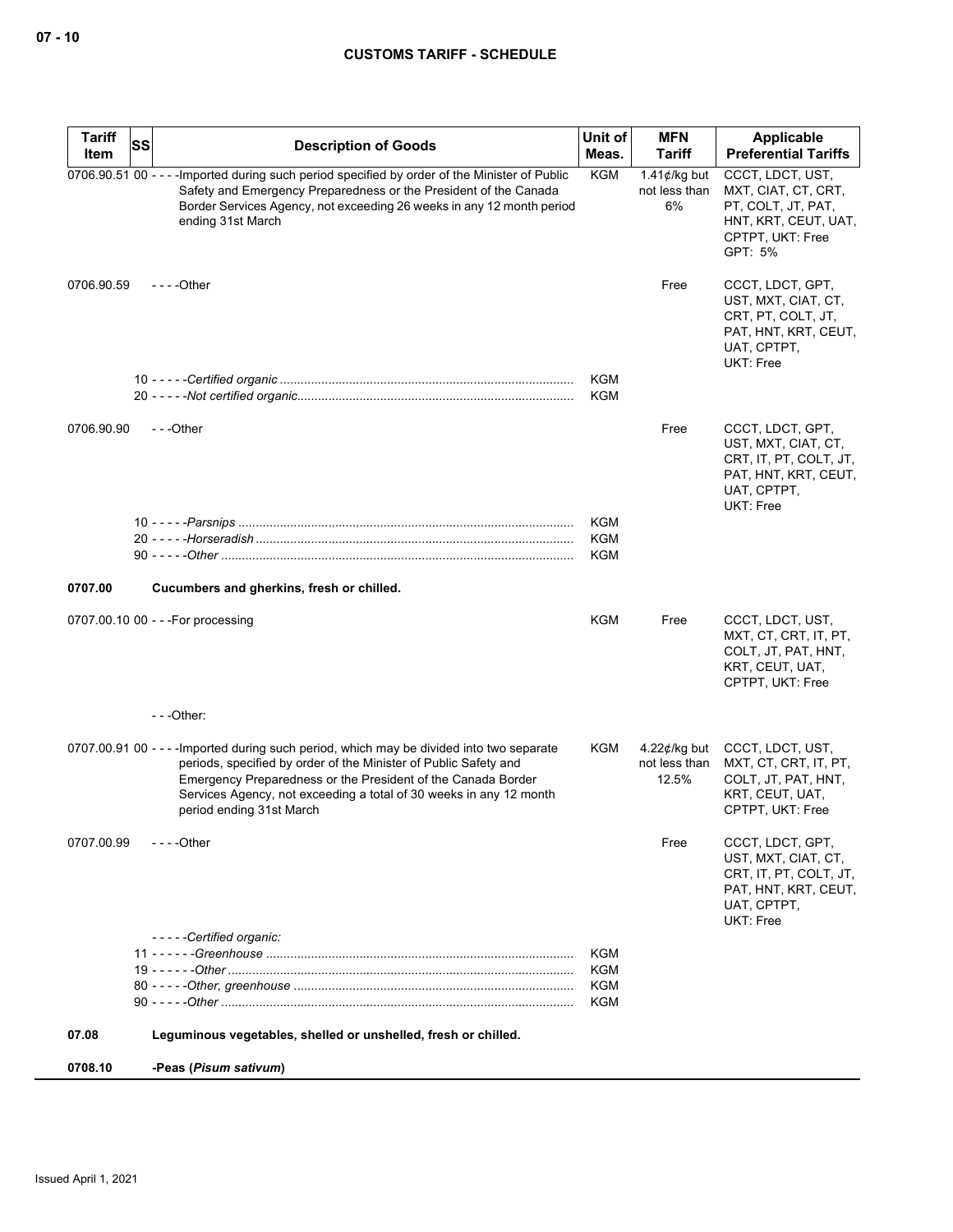| <b>Tariff</b><br>Item | SS | <b>Description of Goods</b>                                                                                                                                                                                                                                                                                                     | Unit of<br>Meas. | <b>MFN</b><br><b>Tariff</b>              | <b>Applicable</b><br><b>Preferential Tariffs</b>                                                                                             |
|-----------------------|----|---------------------------------------------------------------------------------------------------------------------------------------------------------------------------------------------------------------------------------------------------------------------------------------------------------------------------------|------------------|------------------------------------------|----------------------------------------------------------------------------------------------------------------------------------------------|
|                       |    | 0708.10.10 00 - - - For processing                                                                                                                                                                                                                                                                                              | KGM              | Free                                     | CCCT, LDCT, GPT,<br>UST, MXT, CT, CRT, IT,<br>PT, COLT, JT, PAT,<br>HNT, KRT, CEUT, UAT,<br>CPTPT, UKT: Free                                 |
|                       |    | ---Other:                                                                                                                                                                                                                                                                                                                       |                  |                                          |                                                                                                                                              |
|                       |    | 0708.10.91 00 - - - - Imported during such period specified by order of the Minister of Public<br>Safety and Emergency Preparedness or the President of the Canada<br>Border Services Agency, not exceeding 12 weeks in any 12 month period<br>ending 31st March                                                                | KGM              | $3.75$ ¢/kg but<br>not less than<br>8.5% | CCCT, LDCT, UST,<br>MXT, CT, CRT, IT, PT,<br>COLT, JT, PAT, HNT,<br>KRT, CEUT, UAT,<br>CPTPT, UKT: Free                                      |
| 0708.10.99            |    | - - - - Other                                                                                                                                                                                                                                                                                                                   |                  | Free                                     | CCCT, LDCT, GPT,<br>UST, MXT, CIAT, CT,<br>CRT, IT, PT, COLT, JT,<br>PAT, HNT, KRT, CEUT,<br>UAT, CPTPT,<br>UKT: Free                        |
|                       |    |                                                                                                                                                                                                                                                                                                                                 | <b>KGM</b>       |                                          |                                                                                                                                              |
|                       |    |                                                                                                                                                                                                                                                                                                                                 | KGM              |                                          |                                                                                                                                              |
| 0708.20               |    | -Beans (Vigna spp., Phaseolus spp.)                                                                                                                                                                                                                                                                                             |                  |                                          |                                                                                                                                              |
|                       |    | 0708.20.10 00 - - - Snap beans for processing                                                                                                                                                                                                                                                                                   | KGM              | Free                                     | CCCT, LDCT, GPT,<br>UST, MXT, CT, CRT, IT,<br>PT, COLT, JT, PAT,<br>HNT, KRT, CEUT, UAT,<br>CPTPT, UKT: Free                                 |
|                       |    | ---Other snap beans, imported during such period, which may be divided into<br>two separate periods, specified by order of the Minister of Public Safety<br>and Emergency Preparedness or the President of the Canada Border<br>Services Agency, not exceeding a total of 14 weeks in any 12 month<br>period ending 31st March: |                  |                                          |                                                                                                                                              |
|                       |    | 0708.20.21 00 - - - - In packages of a weight not exceeding 2.27 kg each                                                                                                                                                                                                                                                        | KGM              | not less than                            | 3.75¢/kg but CCCT, LDCT, UST,<br>MXT, CT, CRT, IT, PT,<br>8.5% plus 4% COLT, JT, PAT, HNT,<br>KRT, CEUT, UAT,<br>CPTPT, UKT: Free<br>GPT: 5% |
|                       |    | 0708.20.22 00 - - - - In bulk or in packages of a weight exceeding 2.27 kg each                                                                                                                                                                                                                                                 | KGM              | $3.75$ ¢/kg but<br>not less than<br>8.5% | CCCT, LDCT, UST,<br>MXT, CT, CRT, IT, PT,<br>COLT, JT, PAT, HNT,<br>KRT, CEUT, UAT,<br>CPTPT, UKT: Free                                      |
|                       |    | 0708.20.30 00 - - - Other snap beans                                                                                                                                                                                                                                                                                            | <b>KGM</b>       | Free                                     | CCCT, LDCT, GPT,<br>UST, MXT, CIAT, CT,<br>CRT, IT, PT, COLT, JT,<br>PAT, HNT, KRT, CEUT,<br>UAT, CPTPT,<br>UKT: Free                        |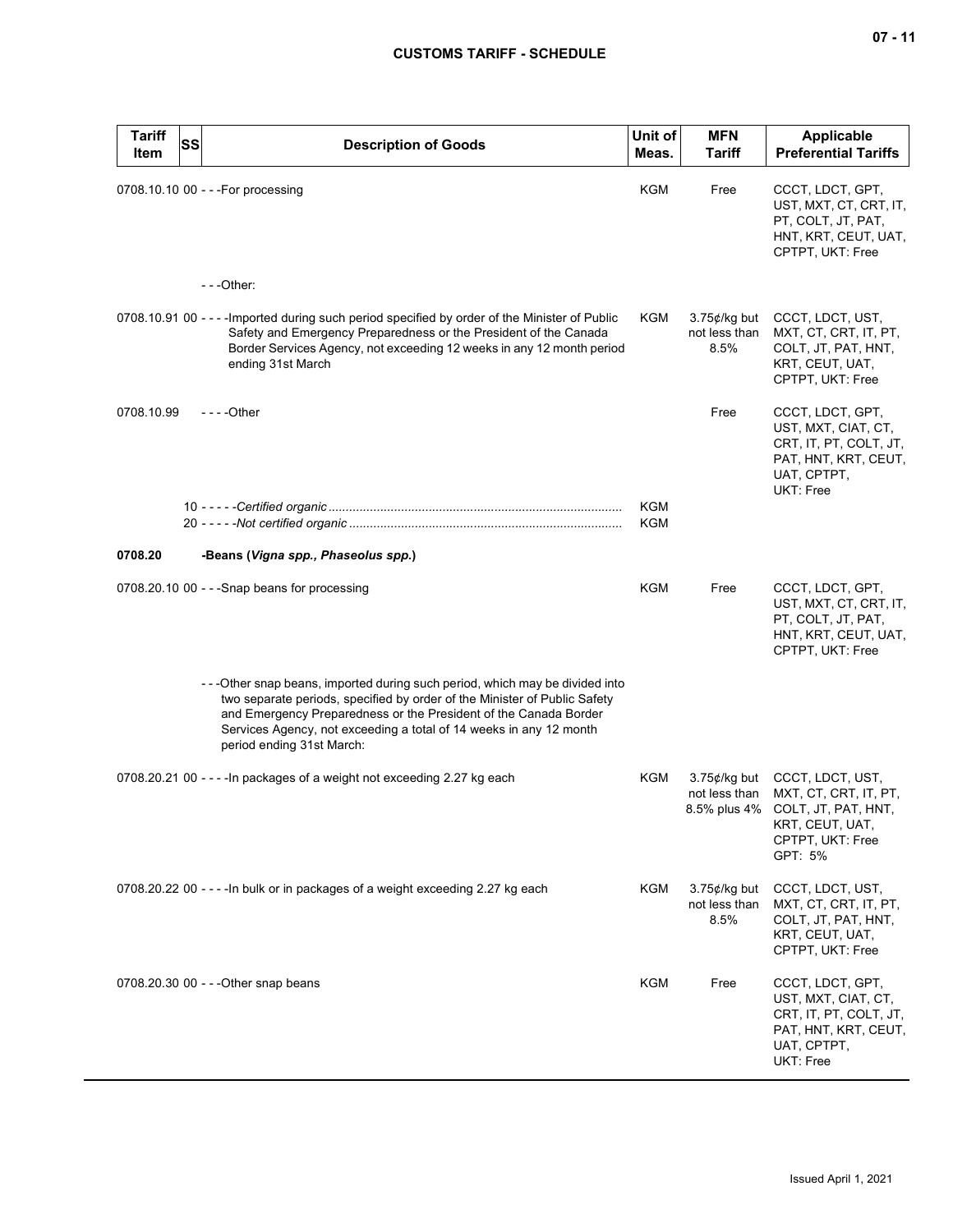| <b>Tariff</b><br>SS<br>Item | <b>Description of Goods</b>                                                                                                                                                                                                                                     | Unit of<br>Meas.  | <b>MFN</b><br><b>Tariff</b> | Applicable<br><b>Preferential Tariffs</b>                                                                                         |
|-----------------------------|-----------------------------------------------------------------------------------------------------------------------------------------------------------------------------------------------------------------------------------------------------------------|-------------------|-----------------------------|-----------------------------------------------------------------------------------------------------------------------------------|
| 0708.20.90                  | ---Other<br>10 - - - - - Small red (Adzuki) beans (Phaseolus or Vigna angularis)                                                                                                                                                                                | <b>KGM</b><br>KGM | Free                        | CCCT, LDCT, GPT,<br>UST, MXT, CIAT, CT,<br>CRT, IT, PT, COLT, JT,<br>PAT, HNT, KRT, CEUT,<br>UAT, CPTPT,<br>UKT: Free             |
|                             | 0708.90.00 00 - Other leguminous vegetables                                                                                                                                                                                                                     | KGM               | Free                        | CCCT, LDCT, GPT,<br>UST, MXT, CIAT, CT,<br>CRT, IT, PT, COLT, JT,<br>PAT, HNT, KRT, CEUT,<br>UAT, CPTPT,<br>UKT: Free             |
| 07.09                       | Other vegetables, fresh or chilled.                                                                                                                                                                                                                             |                   |                             |                                                                                                                                   |
| 0709.20                     | -Asparagus                                                                                                                                                                                                                                                      |                   |                             |                                                                                                                                   |
|                             | 0709.20.10 00 - - - For processing                                                                                                                                                                                                                              | KGM               | Free                        | AUT, NZT, CCCT, LDCT,<br>GPT, UST, MXT, CT,<br>CRT, IT, PT, COLT, JT,<br>PAT, HNT, KRT, CEUT,<br>UAT, CPTPT,<br>UKT: Free         |
|                             | $--$ Other:                                                                                                                                                                                                                                                     |                   |                             |                                                                                                                                   |
|                             | 0709.20.91 00 - - - - Imported during such period specified by order of the Minister of Public<br>Safety and Emergency Preparedness or the President of the Canada<br>Border Services Agency, not exceeding 8 weeks in any 12 month period<br>ending 31st March | KGM               | not less than<br>12.5%      | 10.31¢/kg but CCCT, LDCT, UST,<br>MXT, CT, CRT, IT, PT,<br>COLT, JT, PAT, HNT,<br>KRT, CEUT, UAT,<br>CPTPT, UKT: Free<br>GPT: 10% |
| 0709.20.99                  | - - - - Other                                                                                                                                                                                                                                                   |                   | Free                        | CCCT, LDCT, GPT,<br>UST, MXT, CIAT, CT,<br>CRT, IT, PT, COLT, JT,<br>PAT, HNT, KRT, CEUT,<br>UAT, CPTPT,<br>UKT: Free             |
|                             |                                                                                                                                                                                                                                                                 | KGM<br>KGM        |                             |                                                                                                                                   |
| 0709.30.00                  | -Aubergines (egg-plants)                                                                                                                                                                                                                                        |                   | Free                        | CCCT, LDCT, GPT,<br>UST, MXT, CIAT, CT,<br>CRT, IT, PT, COLT, JT,<br>PAT, HNT, KRT, CEUT,<br>UAT, CPTPT,<br><b>UKT: Free</b>      |
|                             |                                                                                                                                                                                                                                                                 | KGM<br><b>KGM</b> |                             |                                                                                                                                   |
| 0709.40                     | -Celery other than celeriac                                                                                                                                                                                                                                     |                   |                             |                                                                                                                                   |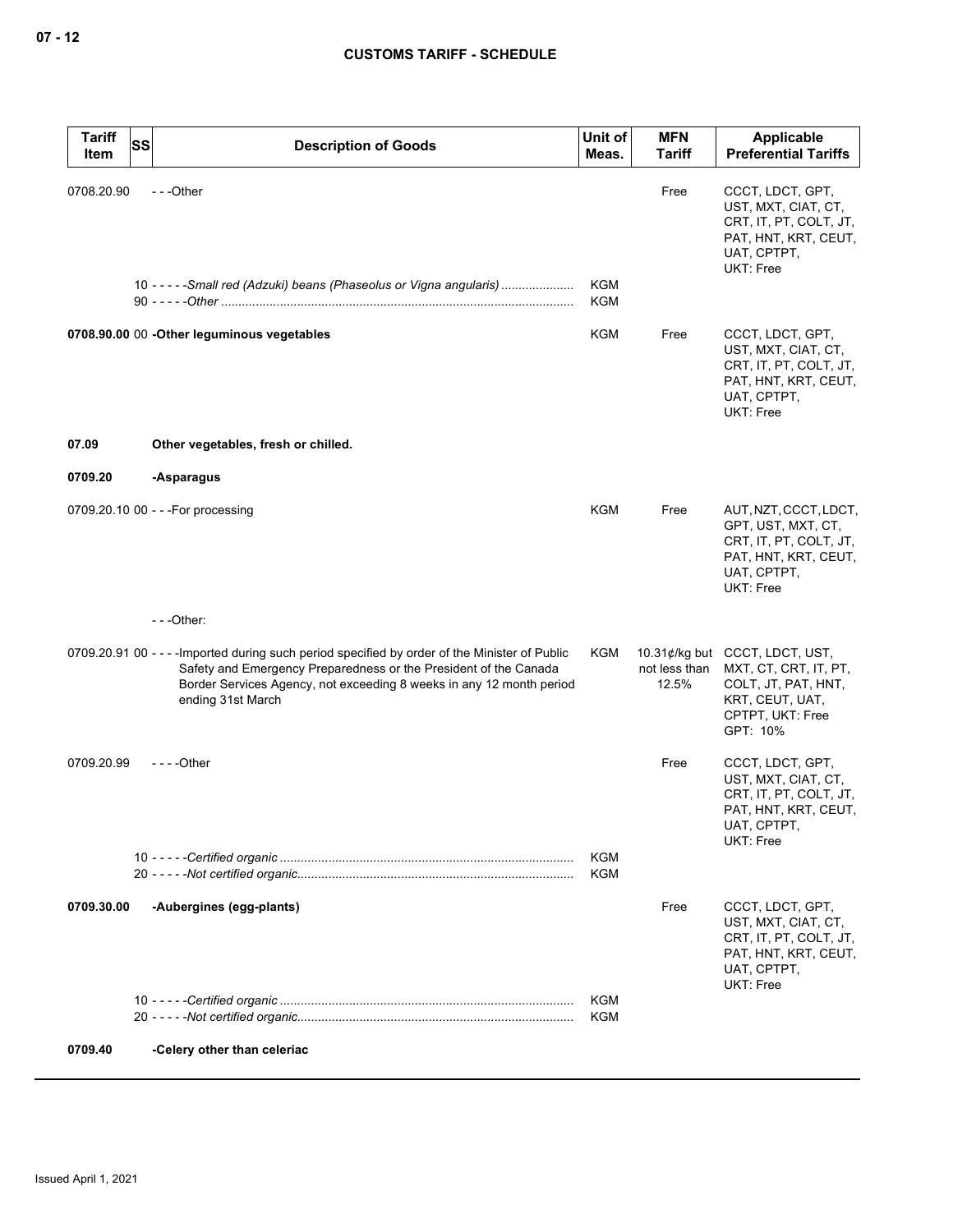| <b>Tariff</b><br>Item     | <b>SS</b> | <b>Description of Goods</b>                                                                                                                                                                                                                     | Unit of<br>Meas.  | <b>MFN</b><br><b>Tariff</b>               | <b>Applicable</b><br><b>Preferential Tariffs</b>                                                                              |
|---------------------------|-----------|-------------------------------------------------------------------------------------------------------------------------------------------------------------------------------------------------------------------------------------------------|-------------------|-------------------------------------------|-------------------------------------------------------------------------------------------------------------------------------|
|                           |           | --- Imported during such period specified by order of the Minister of Public<br>Safety and Emergency Preparedness or the President of the Canada<br>Border Services Agency, not exceeding 18 weeks in any 12 month period<br>ending 31st March: |                   |                                           |                                                                                                                               |
|                           |           | 0709.40.11 00 - - - - In packages of a weight not exceeding 2.27 kg each                                                                                                                                                                        | KGM               | $3.75$ ¢/kg but<br>not less than          | CCCT, LDCT, UST,<br>MXT, CT, CRT, PT,<br>12.5% plus 4% COLT, JT, PAT, HNT,<br>KRT, CEUT, UAT,<br>CPTPT, UKT: Free<br>GPT: 10% |
|                           |           | 0709.40.12 00 - - - - In bulk or in packages of a weight exceeding 2.27 kg each                                                                                                                                                                 | KGM               | $3.75$ ¢/kg but<br>not less than<br>12.5% | CCCT, LDCT, UST,<br>MXT, CT, CRT, PT,<br>COLT, JT, PAT, HNT,<br>KRT, CEUT, UAT,<br>CPTPT, UKT: Free<br>GPT: 10%               |
| 0709.40.90                |           | ---Other                                                                                                                                                                                                                                        |                   | Free                                      | CCCT, LDCT, GPT,<br>UST, MXT, CIAT, CT,<br>CRT, PT, COLT, JT,<br>PAT, HNT, KRT, CEUT,<br>UAT, CPTPT,<br>UKT: Free             |
|                           |           |                                                                                                                                                                                                                                                 | KGM<br><b>KGM</b> |                                           |                                                                                                                               |
|                           |           | -Mushrooms and truffles:                                                                                                                                                                                                                        |                   |                                           |                                                                                                                               |
| 0709.51                   |           | - - Mushrooms of the genus Agaricus                                                                                                                                                                                                             |                   |                                           |                                                                                                                               |
|                           |           | 0709.51.10 00 - - - For processing                                                                                                                                                                                                              | <b>KGM</b>        | Free                                      | CCCT, LDCT, GPT,<br>UST, MXT, CT, CRT,<br>PT, COLT, JT, PAT,<br>HNT, KRT, CEUT, UAT,<br>CPTPT, UKT: Free                      |
| 0709.51.90 00 - - - Other |           |                                                                                                                                                                                                                                                 | KGM               | $8.43$ ¢/kg but<br>not less than<br>8.5%  | CCCT, LDCT, UST,<br>MXT, CT, CRT, PT,<br>COLT, JT, PAT, HNT,<br>KRT, CEUT, UAT,<br>CPTPT, UKT: Free                           |
| 0709.59                   |           | - -Other                                                                                                                                                                                                                                        |                   |                                           |                                                                                                                               |
|                           |           | 0709.59.10 00 - - - Mushrooms, for processing                                                                                                                                                                                                   | KGM               | Free                                      | CCCT, LDCT, GPT,<br>UST, MXT, CT, CRT,<br>PT, COLT, JT, PAT,<br>HNT, KRT, CEUT, UAT,<br>CPTPT, UKT: Free                      |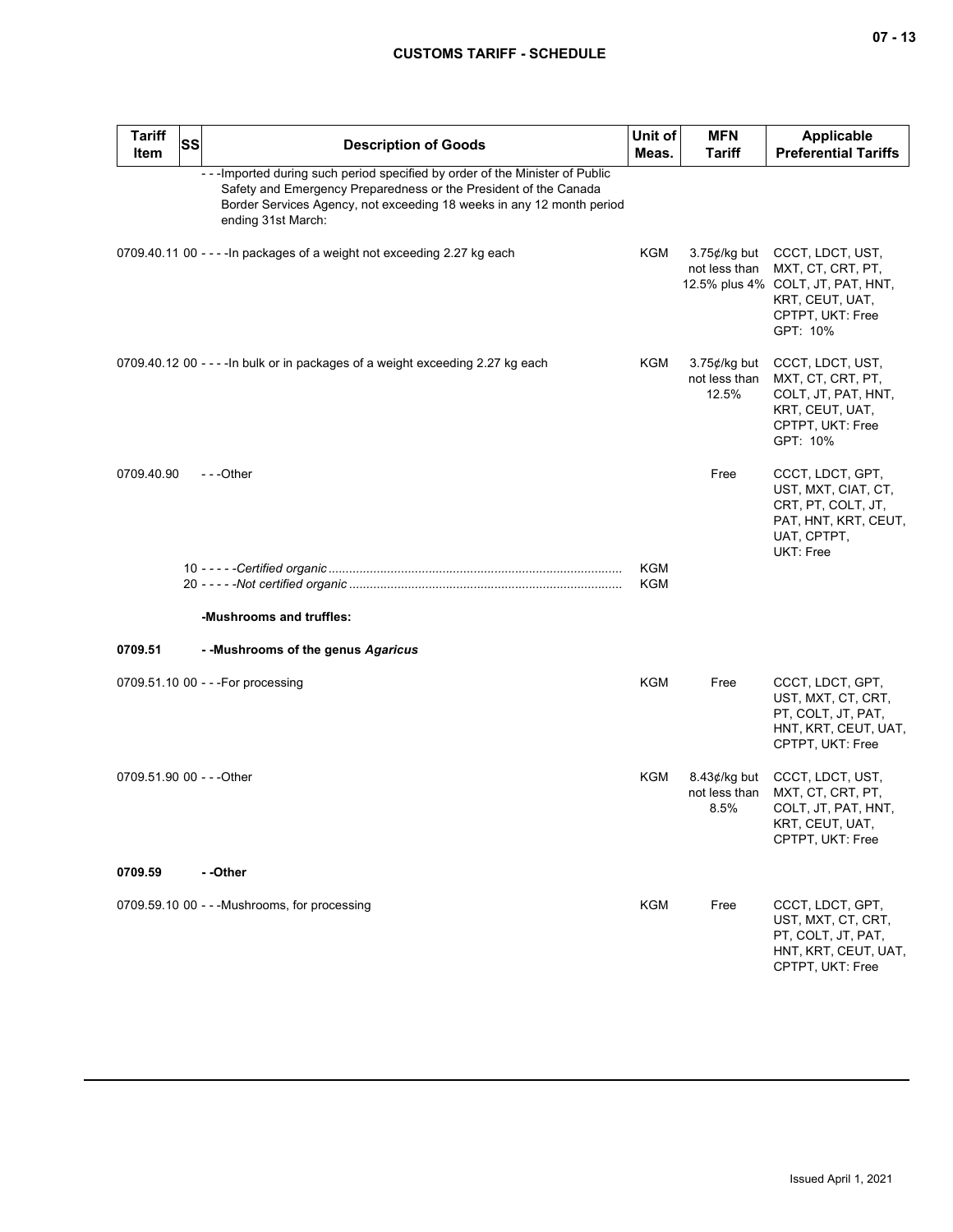| <b>Tariff</b><br>SS          | <b>Description of Goods</b>                                                                                                                                                                                                                                    | Unit of                  | <b>MFN</b>                               | Applicable                                                                                                            |
|------------------------------|----------------------------------------------------------------------------------------------------------------------------------------------------------------------------------------------------------------------------------------------------------------|--------------------------|------------------------------------------|-----------------------------------------------------------------------------------------------------------------------|
| Item                         |                                                                                                                                                                                                                                                                | Meas.                    | <b>Tariff</b>                            | <b>Preferential Tariffs</b>                                                                                           |
| 0709.59.20 00 - - - Truffles |                                                                                                                                                                                                                                                                | <b>KGM</b>               | Free                                     | CCCT, LDCT, GPT,<br>UST, MXT, CIAT, CT,<br>CRT, IT, PT, COLT, JT,<br>PAT, HNT, KRT, CEUT,<br>UAT, CPTPT,<br>UKT: Free |
| 0709.59.90 00 - - - Other    |                                                                                                                                                                                                                                                                | KGM                      | $8.43$ ¢/kg but<br>not less than<br>8.5% | CCCT, LDCT, UST,<br>MXT, CT, CRT, PT,<br>COLT, JT, PAT, HNT,<br>KRT, CEUT, UAT,<br>CPTPT, UKT: Free                   |
| 0709.60                      | -Fruits of the genus Capsicum or of the genus Pimenta                                                                                                                                                                                                          |                          |                                          |                                                                                                                       |
|                              | 0709.60.10 00 - - - Imported during such period specified by order of the Minister of Public<br>Safety and Emergency Preparedness or the President of the Canada<br>Border Services Agency, not exceeding 12 weeks in any 12 month period<br>ending 31st March | KGM                      | $3.75$ ¢/kg but<br>not less than<br>8.5% | CCCT, LDCT, UST,<br>MXT, CIAT, CT, CRT,<br>IT, PT, COLT, JT, PAT,<br>HNT, KRT, CEUT, UAT,<br>CPTPT, UKT: Free         |
| 0709.60.90                   | ---Other                                                                                                                                                                                                                                                       |                          | Free                                     | CCCT, LDCT, GPT,<br>UST, MXT, CIAT, CT,<br>CRT, IT, PT, COLT, JT,<br>PAT, HNT, KRT, CEUT,<br>UAT, CPTPT,<br>UKT: Free |
|                              | -----Certified organic:                                                                                                                                                                                                                                        | <b>KGM</b><br><b>KGM</b> |                                          |                                                                                                                       |
|                              |                                                                                                                                                                                                                                                                | <b>KGM</b><br>KGM        |                                          |                                                                                                                       |
| 0709.70.00                   | -Spinach, New Zealand spinach and orache spinach (garden spinach)                                                                                                                                                                                              |                          | Free                                     | CCCT, LDCT, GPT,<br>UST, MXT, CIAT, CT,<br>CRT, IT, PT, COLT, JT,<br>PAT, HNT, KRT, CEUT,<br>UAT, CPTPT,<br>UKT: Free |
|                              | -----Certified organic:<br>11 - - - - - - In packages of a weight not exceeding 500 g each                                                                                                                                                                     | KGM                      |                                          |                                                                                                                       |
|                              | 19 - - - - - - Other ……………………………………………………………………………………<br>-----Not certified organic:                                                                                                                                                                           | KGM                      |                                          |                                                                                                                       |
|                              |                                                                                                                                                                                                                                                                | <b>KGM</b><br><b>KGM</b> |                                          |                                                                                                                       |
|                              |                                                                                                                                                                                                                                                                | <b>KGM</b>               |                                          |                                                                                                                       |
|                              | -Other:                                                                                                                                                                                                                                                        |                          |                                          |                                                                                                                       |
|                              | 0709.91.00 00 - - Globe artichokes                                                                                                                                                                                                                             | <b>KGM</b>               | Free                                     | CCCT, LDCT, GPT,<br>UST, MXT, CIAT, CT,<br>CRT, IT, PT, COLT, JT,<br>PAT, HNT, KRT, CEUT,<br>UAT, CPTPT,<br>UKT: Free |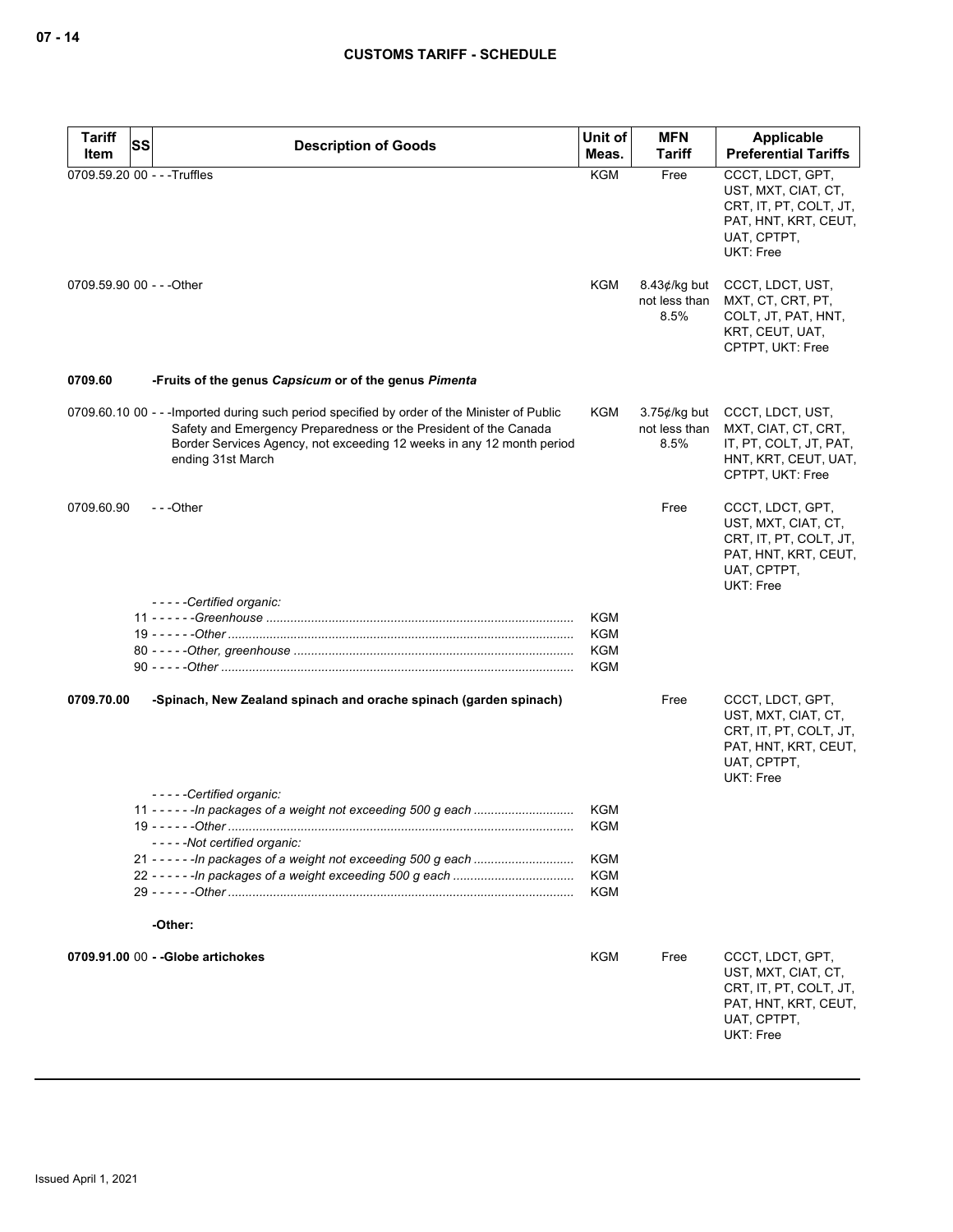| <b>Tariff</b><br>SS<br>Item | <b>Description of Goods</b>                                                                                                                                                                                                                                      | Unit of<br>Meas. | <b>MFN</b><br><b>Tariff</b>              | <b>Applicable</b><br><b>Preferential Tariffs</b>                                                                             |
|-----------------------------|------------------------------------------------------------------------------------------------------------------------------------------------------------------------------------------------------------------------------------------------------------------|------------------|------------------------------------------|------------------------------------------------------------------------------------------------------------------------------|
| 0709.92.00 00 - - Olives    |                                                                                                                                                                                                                                                                  | <b>KGM</b>       | Free                                     | CCCT, LDCT, GPT,<br>UST, MXT, CIAT, CT,<br>CRT, IT, PT, COLT, JT,<br>PAT, HNT, KRT, CEUT,<br>UAT, CPTPT,<br>UKT: Free        |
|                             | 0709.93.00 00 - - Pumpkins, squash and gourds (Cucurbita spp.)                                                                                                                                                                                                   | KGM              | Free                                     | CCCT, LDCT, GPT,<br>UST, MXT, CIAT, CT,<br>CRT, IT, PT, COLT, JT,<br>PAT, HNT, KRT, CEUT,<br>UAT, CPTPT,<br><b>UKT: Free</b> |
| 0709.99                     | - -Other                                                                                                                                                                                                                                                         |                  |                                          |                                                                                                                              |
|                             | ---Parsley:                                                                                                                                                                                                                                                      |                  |                                          |                                                                                                                              |
|                             | 0709.99.11 00 - - - - Imported during such period specified by order of the Minister of Public<br>Safety and Emergency Preparedness or the President of the Canada<br>Border Services Agency, not exceeding 16 weeks in any 12 month period<br>ending 31st March | KGM              | $3.28$ ¢/kg but<br>not less than<br>8.5% | CCCT, LDCT, UST,<br>MXT, CIAT, CT, CRT,<br>IT, PT, COLT, JT, PAT,<br>HNT, KRT, CEUT, UAT,<br>CPTPT, UKT: Free<br>GPT: 5%     |
| 0709.99.19 00 - - - - Other |                                                                                                                                                                                                                                                                  | <b>KGM</b>       | Free                                     | CCCT, LDCT, GPT,<br>UST, MXT, CIAT, CT,<br>CRT, IT, PT, COLT, JT,<br>PAT, HNT, KRT, CEUT,<br>UAT, CPTPT,<br><b>UKT: Free</b> |
|                             | ---Rhubarb:                                                                                                                                                                                                                                                      |                  |                                          |                                                                                                                              |
|                             | 0709.99.21 00 - - - - Imported during such period specified by order of the Minister of Public<br>Safety and Emergency Preparedness or the President of the Canada<br>Border Services Agency, not exceeding 12 weeks in any 12 month period<br>ending 31st March | KGM              | Free                                     | CCCT, LDCT, GPT,<br>UST, MXT, CIAT, CT,<br>CRT, PT, COLT, JT,<br>PAT, HNT, KRT, CEUT,<br>UAT, CPTPT,<br>UKT: Free            |
| 0709.99.29 00 - - - - Other |                                                                                                                                                                                                                                                                  | KGM              | Free                                     | CCCT, LDCT, GPT,<br>UST, MXT, CIAT, CT,<br>CRT, PT, COLT, JT,<br>PAT, HNT, KRT, CEUT,<br>UAT, CPTPT,<br><b>UKT: Free</b>     |
|                             | - - - Sweet corn-on-the-cob, imported during such period specified by order of<br>the Minister of Public Safety and Emergency Preparedness or the                                                                                                                |                  |                                          |                                                                                                                              |

President of the Canada Border Services Agency, not exceeding 12 weeks in any 12 month period ending 31st March: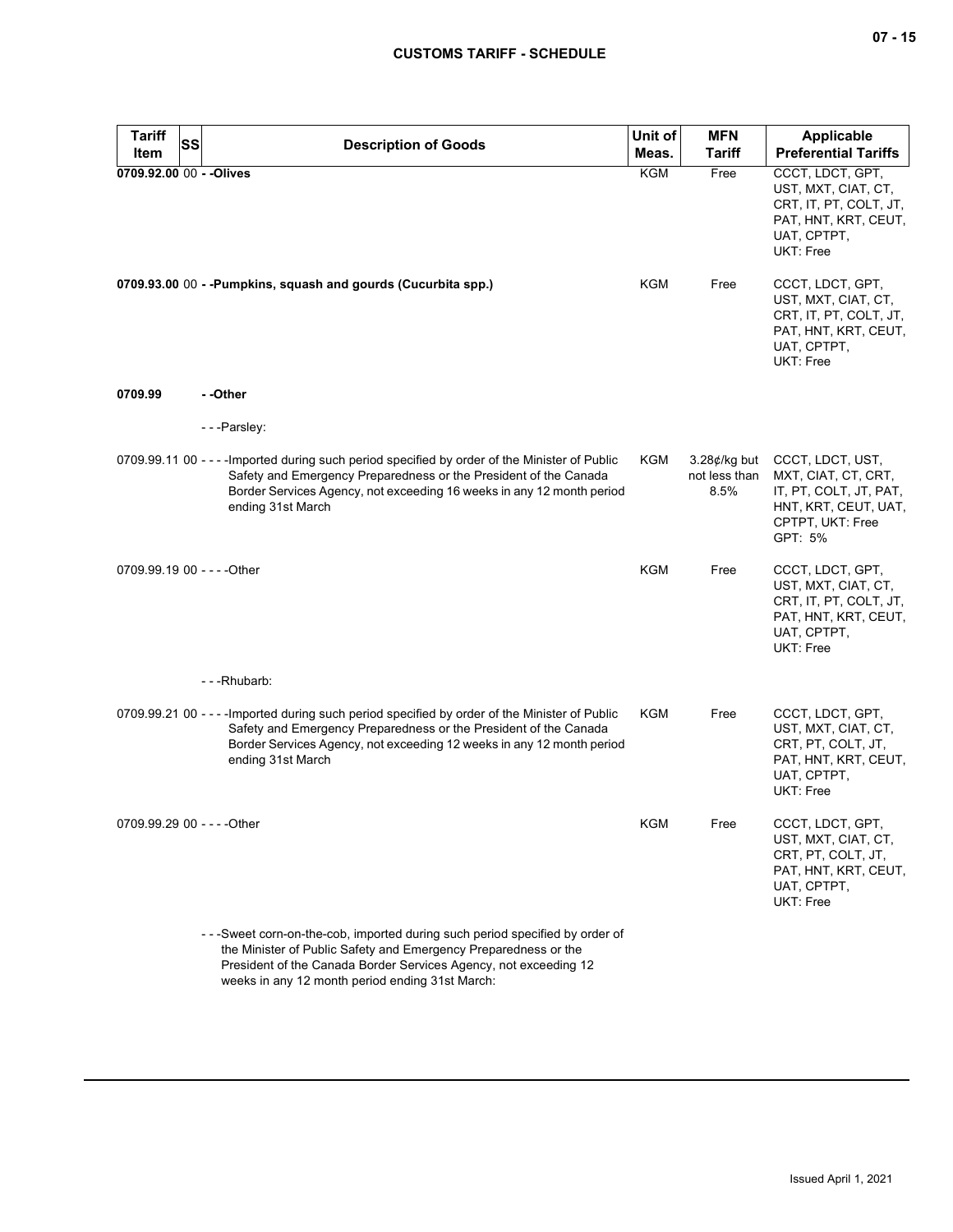| <b>Tariff</b><br>Item | SS<br><b>Description of Goods</b>                                                                                                                                                                                    | Unit of<br>Meas.         | <b>MFN</b><br><b>Tariff</b>               | Applicable<br><b>Preferential Tariffs</b>                                                                                               |
|-----------------------|----------------------------------------------------------------------------------------------------------------------------------------------------------------------------------------------------------------------|--------------------------|-------------------------------------------|-----------------------------------------------------------------------------------------------------------------------------------------|
|                       | 0709.99.31 00 - - - - In packages of a weight not exceeding 2.27 kg each                                                                                                                                             | KGM                      | $2.81$ ¢/kg but<br>not less than          | CCCT, LDCT, UST,<br>MXT, CIAT, CT, CRT,<br>12.5% plus 4% IT, PT, COLT, JT, PAT,<br>HNT, KRT, CEUT, UAT,<br>CPTPT, UKT: Free<br>GPT: 10% |
|                       | 0709.99.32 00 - - - - In bulk or in packages of a weight exceeding 2.27 kg each                                                                                                                                      | KGM                      | $2.81$ ¢/kg but<br>not less than<br>12.5% | CCCT, LDCT, UST,<br>MXT, CIAT, CT, CRT,<br>IT, PT, COLT, JT, PAT,<br>HNT, KRT, CEUT, UAT,<br>CPTPT, UKT: Free<br>GPT: 10%               |
| 0709.99.40            | ---Other sweet corn-on-the-cob                                                                                                                                                                                       |                          | Free                                      | CCCT, LDCT, GPT,<br>UST, MXT, CIAT, CT,<br>CRT, IT, PT, COLT, JT,<br>PAT, HNT, KRT, CEUT,<br>UAT, CPTPT,<br>UKT: Free                   |
|                       |                                                                                                                                                                                                                      | <b>KGM</b><br><b>KGM</b> |                                           |                                                                                                                                         |
| 0709.99.90            | ---Other                                                                                                                                                                                                             |                          | Free                                      | CCCT, LDCT, GPT,<br>UST, MXT, CIAT, CT,<br>CRT, IT, PT, COLT, JT,<br>PAT, HNT, KRT, CEUT,<br>UAT, CPTPT,<br>UKT: Free                   |
|                       | 30 - - - - - Bamboo shoots, cactus leaves (nopales), capers, cardoons, cilantro<br>(Chinese or Mexican parsley or Yen Sai), jicama, leaf chervils,<br>tamarillos (tree tomatoes), tarragons, tomatillos, topedos and | KGM                      |                                           |                                                                                                                                         |
|                       |                                                                                                                                                                                                                      | <b>KGM</b><br>KGM        |                                           |                                                                                                                                         |
| 07.10                 | Vegetables (uncooked or cooked by steaming or boiling in water),<br>frozen.                                                                                                                                          |                          |                                           |                                                                                                                                         |
|                       | 0710.10.00 00 - Potatoes                                                                                                                                                                                             | KGM                      | Free                                      | CCCT, LDCT, GPT,<br>UST, MXT, CT, CRT,<br>PT, COLT, JT, PAT,<br>HNT, KRT, CEUT, UAT,<br>CPTPT, UKT: Free                                |
|                       | -Leguminous vegetables, shelled or unshelled:                                                                                                                                                                        |                          |                                           |                                                                                                                                         |
|                       | 0710.21.00 00 - - Peas (Pisum sativum)                                                                                                                                                                               | KGM                      | Free                                      | CCCT, LDCT, UST,<br>MXT, CT, CRT, IT, PT,<br>COLT, JT, PAT, HNT,<br>KRT, CEUT, UAT,<br>CPTPT, UKT: Free                                 |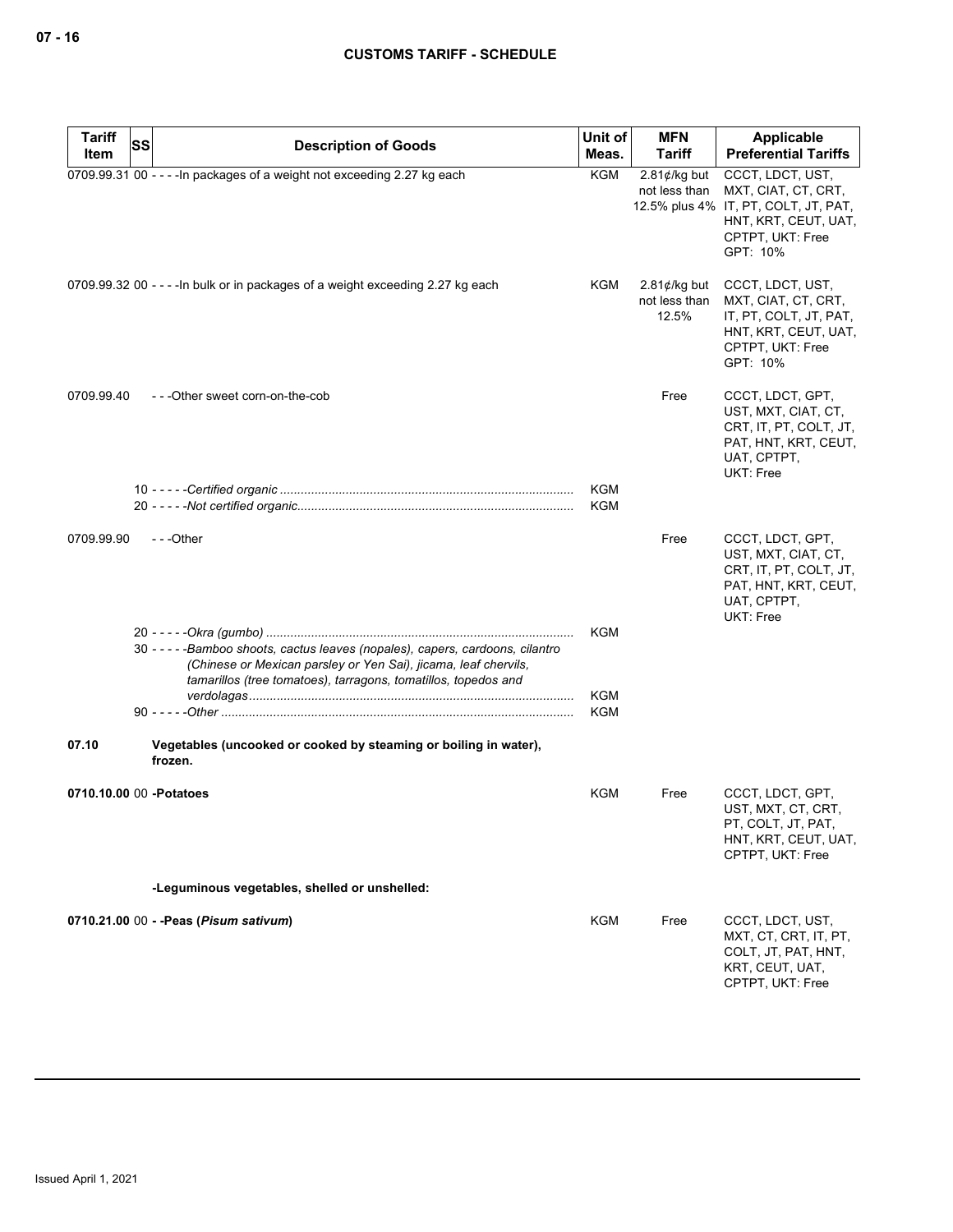| <b>Tariff</b><br>SS       | <b>Description of Goods</b>                                                                                                                                                                            | Unit of    | <b>MFN</b>     | Applicable                                                                                                            |
|---------------------------|--------------------------------------------------------------------------------------------------------------------------------------------------------------------------------------------------------|------------|----------------|-----------------------------------------------------------------------------------------------------------------------|
| Item<br>0710.22.00        | - -Beans (Vigna spp., Phaseolus spp.)                                                                                                                                                                  | Meas.      | Tariff<br>Free | <b>Preferential Tariffs</b><br>CCCT, LDCT, GPT,                                                                       |
|                           |                                                                                                                                                                                                        |            |                | UST, MXT, CT, CRT, IT,<br>PT, COLT, JT, PAT,<br>HNT, KRT, CEUT, UAT,<br>CPTPT, UKT: Free                              |
|                           |                                                                                                                                                                                                        | KGM        |                |                                                                                                                       |
|                           |                                                                                                                                                                                                        | KGM<br>KGM |                |                                                                                                                       |
|                           |                                                                                                                                                                                                        |            |                |                                                                                                                       |
| 0710.29.00 00 - - Other   |                                                                                                                                                                                                        | KGM        | Free           | CCCT, LDCT, GPT,<br>UST, MXT, CIAT, CT,<br>CRT, IT, PT, COLT, JT,<br>PAT, HNT, KRT, CEUT,<br>UAT, CPTPT,<br>UKT: Free |
|                           | 0710.30.00 00 -Spinach, New Zealand spinach and orache spinach (garden spinach)                                                                                                                        | KGM        | Free           | CCCT, LDCT, GPT,<br>UST, MXT, CIAT, CT,<br>CRT, IT, PT, COLT, JT,<br>PAT, HNT, KRT, CEUT,<br>UAT, CPTPT,<br>UKT: Free |
| 0710.40.00 00 -Sweet corn |                                                                                                                                                                                                        | <b>KGM</b> | Free           | CCCT, LDCT, UST,<br>MXT, CT, CRT, IT, NT,<br>SLT, PT, COLT, JT,<br>PAT, HNT, KRT, CEUT,<br>UAT, CPTPT,<br>UKT: Free   |
| 0710.80.00                | -Other vegetables                                                                                                                                                                                      |            | Free           | CCCT, LDCT, GPT,<br>UST, MXT, CIAT, CT,<br>CRT, IT, PT, COLT, JT,<br>PAT, HNT, KRT, CEUT,<br>UAT, CPTPT,<br>UKT: Free |
|                           |                                                                                                                                                                                                        | KGM        |                |                                                                                                                       |
|                           |                                                                                                                                                                                                        | KGM        |                |                                                                                                                       |
|                           |                                                                                                                                                                                                        | KGM<br>KGM |                |                                                                                                                       |
|                           |                                                                                                                                                                                                        |            |                |                                                                                                                       |
|                           | 0710.90.00 00 - Mixtures of vegetables                                                                                                                                                                 | <b>KGM</b> | Free           | CCCT, LDCT, GPT,<br>UST, MXT, CT, CRT, IT,<br>PT, COLT, JT, PAT,<br>HNT, KRT, CEUT, UAT,<br>CPTPT, UKT: Free          |
| 07.11                     | Vegetables provisionally preserved (for example, by sulphur dioxide<br>gas, in brine, in sulphur water or in other preservative solutions), but<br>unsuitable in that state for immediate consumption. |            |                |                                                                                                                       |
| 0711.20.00 00 -Olives     |                                                                                                                                                                                                        | KGM        | Free           | CCCT, LDCT, GPT,<br>UST, MXT, CIAT, CT,<br>CRT, IT, PT, COLT, JT,<br>PAT, HNT, KRT, CEUT,<br>UAT, CPTPT,<br>UKT: Free |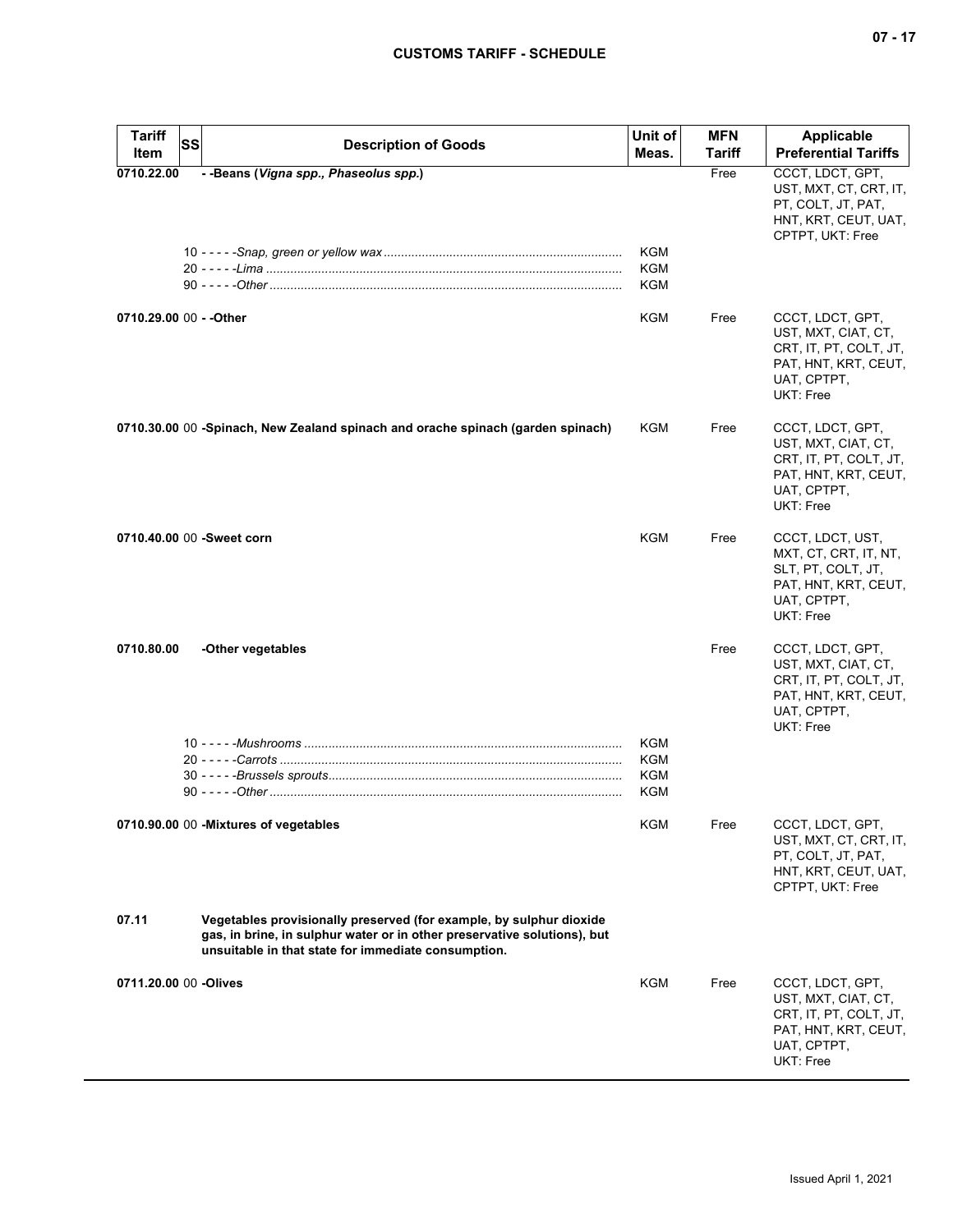| <b>Tariff</b><br>Item     | SS | <b>Description of Goods</b>                                                                                         | Unit of<br>Meas. | <b>MFN</b><br><b>Tariff</b> | Applicable<br><b>Preferential Tariffs</b>                                                                                      |
|---------------------------|----|---------------------------------------------------------------------------------------------------------------------|------------------|-----------------------------|--------------------------------------------------------------------------------------------------------------------------------|
| 0711.40                   |    | -Cucumbers and gherkins                                                                                             |                  |                             |                                                                                                                                |
|                           |    | 0711.40.10 00 - - -Gherkins, of a maximum diameter of 19 mm, for use in the manufacture of KGM<br>finished gherkins |                  | Free                        | CCCT, LDCT, GPT,<br>UST, MXT, CIAT, CT,<br>CRT, IT, PT, COLT, JT,<br>PAT, HNT, KRT, CEUT,<br>UAT, CPTPT,<br>UKT: Free          |
| 0711.40.90 00 - - - Other |    |                                                                                                                     | <b>KGM</b>       | 10.5%                       | CCCT, LDCT, UST,<br>MXT, CT, CRT, IT, PT,<br>COLT, JT, PAT, HNT,<br>KRT, CEUT, UAT,<br>CPTPT, UKT: Free                        |
|                           |    | -Mushrooms and truffles:                                                                                            |                  |                             |                                                                                                                                |
|                           |    | 0711.51.00 00 - - Mushrooms of the genus Agaricus                                                                   | <b>KGM</b>       | Free                        | CCCT, LDCT, GPT,<br>UST, MXT, CT, CRT, IT,<br>PT, COLT, JT, PAT,<br>HNT, KRT, CEUT, UAT,<br>CPTPT, UKT: Free                   |
| 0711.59.00 00 - - Other   |    |                                                                                                                     | <b>KGM</b>       | Free                        | CCCT, LDCT, GPT,<br>UST, MXT, CT, CRT, IT,<br>PT, COLT, JT, PAT,<br>HNT, KRT, CEUT, UAT,<br>CPTPT, UKT: Free                   |
|                           |    | 0711.90.00 00 - Other vegetables; mixtures of vegetables                                                            | <b>KGM</b>       | Free                        | CCCT, LDCT, GPT,<br>UST, MXT, CIAT, CT,<br>CRT, IT, NT, SLT, PT,<br>COLT, JT, PAT, HNT,<br>KRT, CEUT, UAT,<br>CPTPT, UKT: Free |
| 07.12                     |    | Dried vegetables, whole, cut, sliced, broken or in powder, but not further<br>prepared.                             |                  |                             |                                                                                                                                |
| 0712.20.00 00 -Onions     |    |                                                                                                                     | KGM              | Free                        | CCCT, LDCT, GPT,<br>UST, MXT, CIAT, CT,<br>CRT, IT, PT, COLT, JT,<br>PAT, HNT, KRT, CEUT,<br>UAT, CPTPT,<br>UKT: Free          |
|                           |    | -Mushrooms, wood ears (Auricularia spp.), jelly fungi (Tremella spp.)<br>and truffles:                              |                  |                             |                                                                                                                                |
|                           |    | 0712.31.00 00 - - Mushrooms of the genus Agaricus                                                                   | KGM              | Free                        | AUT, NZT, CCCT, LDCT,<br>UST, MXT, CIAT, CT,<br>CRT, IT, PT, COLT, JT,<br>PAT, HNT, KRT, CEUT,<br>UAT, CPTPT,<br>UKT: Free     |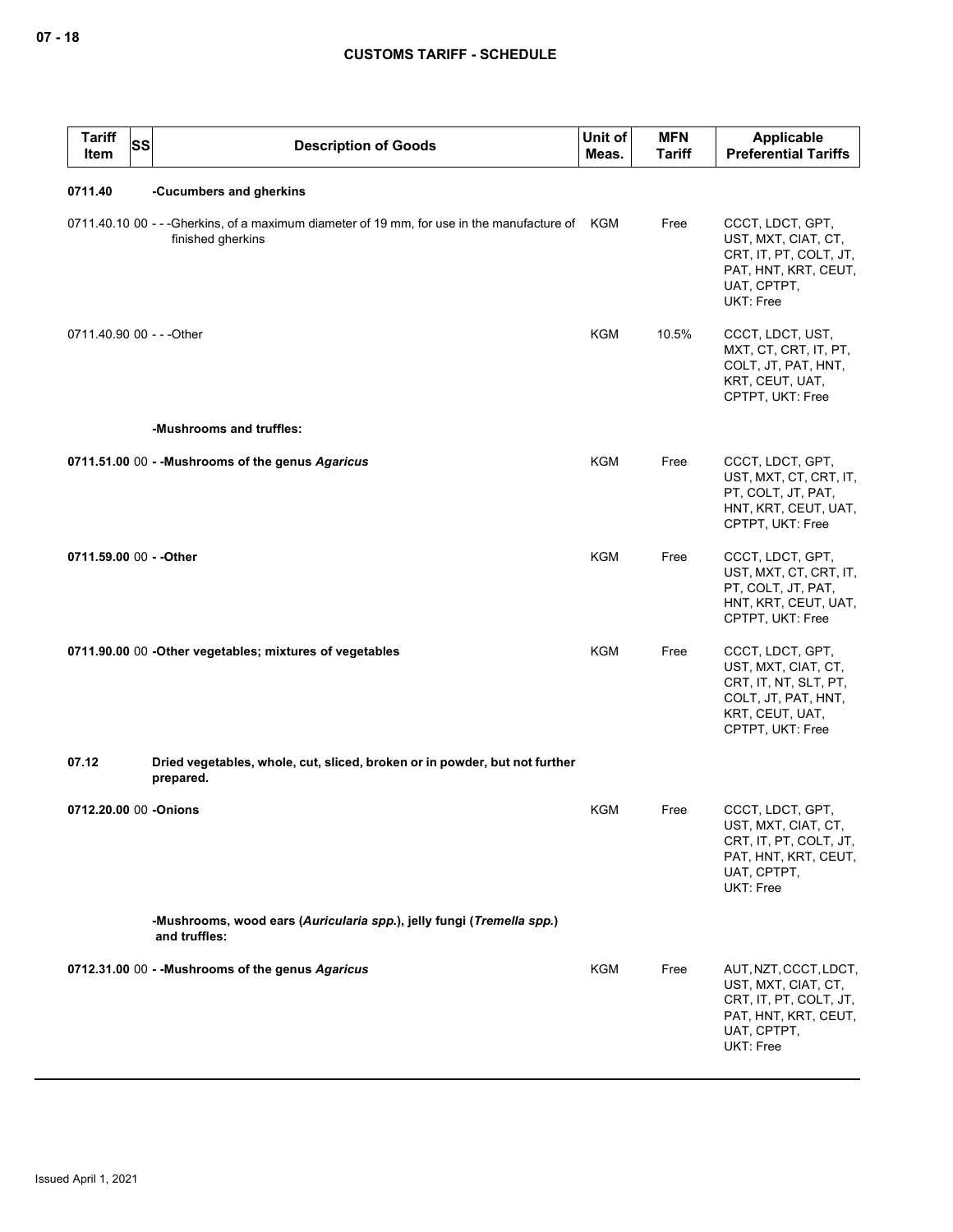| <b>Tariff</b><br><b>SS</b><br>Item | <b>Description of Goods</b>                                                                                                 | Unit of<br>Meas.  | <b>MFN</b><br><b>Tariff</b> | <b>Applicable</b><br><b>Preferential Tariffs</b>                                                                           |
|------------------------------------|-----------------------------------------------------------------------------------------------------------------------------|-------------------|-----------------------------|----------------------------------------------------------------------------------------------------------------------------|
| 0712.32                            | - - Wood ears (Auricularia spp.)                                                                                            |                   |                             |                                                                                                                            |
|                                    | 0712.32.10 00 - - - For use in the manufacture of food products                                                             | <b>KGM</b>        | Free                        | AUT, NZT, CCCT, LDCT,<br>UST, MXT, CIAT, CT,<br>CRT, IT, PT, COLT, JT,<br>PAT, HNT, KRT, CEUT,<br>UAT, CPTPT,<br>UKT: Free |
| 0712.32.90 00 - - - Other          |                                                                                                                             | <b>KGM</b>        | 6%                          | AUT, NZT, CCCT, LDCT,<br>UST, MXT, CIAT, CT,<br>CRT, IT, PT, COLT, JT,<br>PAT, HNT, KRT, CEUT,<br>UAT, CPTPT,<br>UKT: Free |
|                                    | 0712.33.00 00 - - Jelly fungi (Tremella spp.)                                                                               | <b>KGM</b>        | 6%                          | AUT, NZT, CCCT, LDCT,<br>UST, MXT, CIAT, CT,<br>CRT, IT, PT, COLT, JT,<br>PAT, HNT, KRT, CEUT,<br>UAT, CPTPT,<br>UKT: Free |
| 0712.39                            | - -Other                                                                                                                    |                   |                             |                                                                                                                            |
|                                    | - - - Mushrooms:                                                                                                            |                   |                             |                                                                                                                            |
|                                    | 0712.39.11 00 - - - - Porcini (Boletus Edulis) or Shiitake (Lentinus Edodes) for use in the<br>manufacture of food products | KGM               | Free                        | AUT, NZT, CCCT, LDCT,<br>UST, MXT, CIAT, CT,<br>CRT, IT, PT, COLT, JT,<br>PAT, HNT, KRT, CEUT,<br>UAT, CPTPT,<br>UKT: Free |
| 0712.39.19 00 - - - - Other        |                                                                                                                             | <b>KGM</b>        | 6%                          | AUT, NZT, CCCT, LDCT,<br>UST, MXT, CIAT, CT,<br>CRT, IT, PT, COLT, JT,<br>PAT, HNT, KRT, CEUT,<br>UAT, CPTPT,<br>UKT: Free |
| 0712.39.20 00 - - - Truffles       |                                                                                                                             | <b>KGM</b>        | Free                        | CCCT, LDCT, GPT,<br>UST, MXT, CIAT, CT,<br>CRT, IT, PT, COLT, JT,<br>PAT, HNT, KRT, CEUT,<br>UAT, CPTPT,<br>UKT: Free      |
| 0712.90.00                         | -Other vegetables; mixtures of vegetables                                                                                   |                   | Free                        | CCCT, LDCT, GPT,<br>UST, MXT, CIAT, CT,<br>CRT, IT, PT, COLT, JT,<br>PAT, HNT, KRT, CEUT,<br>UAT, CPTPT,<br>UKT: Free      |
|                                    | 10 - - - - - Dehydrated vegetables, including garlic, but excluding potato powder.                                          | KGM<br><b>TNE</b> |                             |                                                                                                                            |
|                                    |                                                                                                                             | <b>KGM</b>        |                             |                                                                                                                            |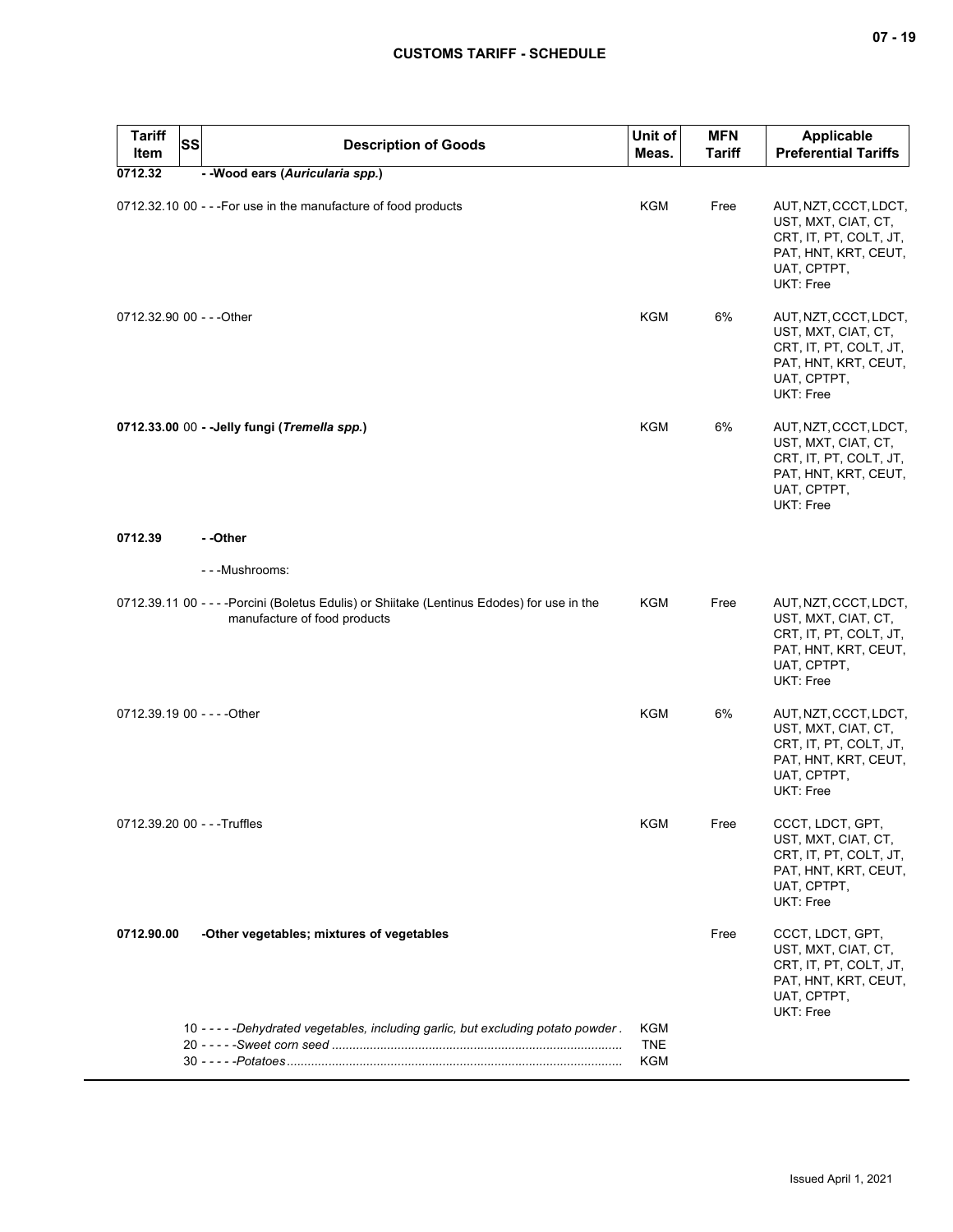| <b>Tariff</b><br>Item | SS<br><b>Description of Goods</b>                                                                           | Unit of<br>Meas.                                                          | <b>MFN</b><br>Tariff | Applicable<br><b>Preferential Tariffs</b>                                                                                  |
|-----------------------|-------------------------------------------------------------------------------------------------------------|---------------------------------------------------------------------------|----------------------|----------------------------------------------------------------------------------------------------------------------------|
|                       |                                                                                                             | <b>KGM</b>                                                                |                      |                                                                                                                            |
| 07.13                 | Dried leguminous vegetables, shelled, whether or not skinned or split.                                      |                                                                           |                      |                                                                                                                            |
| 0713.10               | -Peas (Pisum sativum)                                                                                       |                                                                           |                      |                                                                                                                            |
|                       | 0713.10.10 00 - - - Seed, in packages of a weight not exceeding 500 g each                                  | KGM                                                                       | 5.5%                 | CCCT, LDCT, GPT,<br>UST, MXT, CIAT, CT,<br>CRT, IT, PT, COLT, JT,<br>PAT, HNT, KRT, CEUT,<br>UAT, CPTPT,<br>UKT: Free      |
| 0713.10.90            | $-$ - -Other                                                                                                |                                                                           | Free                 | CCCT, LDCT, GPT,<br>UST, MXT, CIAT, CT,<br>CRT, IT, PT, COLT, JT,<br>PAT, HNT, KRT, CEUT,<br>UAT, CPTPT,<br>UKT: Free      |
|                       |                                                                                                             | <b>KGM</b><br><b>KGM</b><br>KGM<br><b>KGM</b><br><b>KGM</b><br><b>KGM</b> |                      |                                                                                                                            |
| 0713.20.00            | -Chickpeas (garbanzos)                                                                                      |                                                                           | Free                 | CCCT, LDCT, GPT,<br>UST, MXT, CIAT, CT,<br>CRT, IT, SLT, PT,<br>COLT, JT, PAT, HNT,<br>KRT, CEUT, UAT,<br>CPTPT, UKT: Free |
|                       |                                                                                                             | KGM<br><b>KGM</b>                                                         |                      |                                                                                                                            |
|                       | - - - - - Other:                                                                                            | KGM                                                                       |                      |                                                                                                                            |
|                       |                                                                                                             | <b>KGM</b>                                                                |                      |                                                                                                                            |
|                       | -Beans (Vigna spp., Phaseolus spp.):                                                                        |                                                                           |                      |                                                                                                                            |
| 0713.31               | --Beans of the species Vigna mungo (L.) Hepper or Vigna radiata (L.)<br>Wilczek                             |                                                                           |                      |                                                                                                                            |
| 0713.31.10            | - - - Of the species Vigna radiata (L.) Wilczek, in bulk or in packages of a<br>weight exceeding 500 g each |                                                                           | Free                 | CCCT, LDCT, GPT,<br>UST, MXT, CIAT, CT,<br>CRT, IT, PT, COLT, JT,<br>PAT, HNT, KRT, CEUT,<br>UAT, CPTPT,<br>UKT: Free      |
|                       |                                                                                                             | KGM<br>KGM                                                                |                      |                                                                                                                            |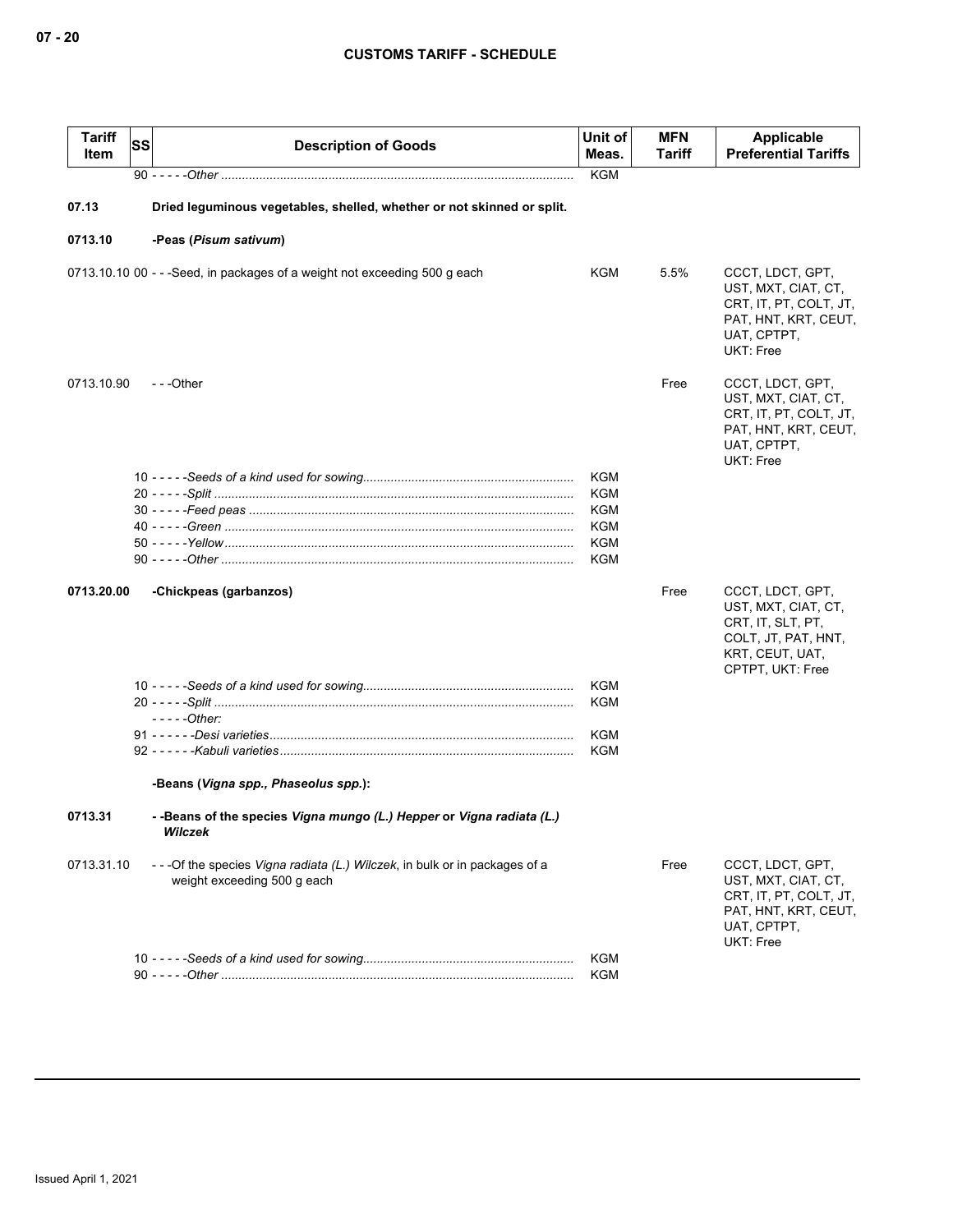| <b>Tariff</b> | SS<br><b>Description of Goods</b>                                            | Unit of                  | <b>MFN</b> | <b>Applicable</b>                                                                                                                |
|---------------|------------------------------------------------------------------------------|--------------------------|------------|----------------------------------------------------------------------------------------------------------------------------------|
| Item          |                                                                              | Meas.                    | Tariff     | <b>Preferential Tariffs</b>                                                                                                      |
|               | 0713.31.90 00 - - - Other                                                    | <b>KGM</b>               | 2%         | AUT, NZT, CCCT, LDCT,<br>GPT, UST, MXT, CT,<br>CRT, IT, PT, COLT, JT,<br>PAT, HNT, KRT, CEUT,<br>UAT, CPTPT,<br><b>UKT: Free</b> |
|               | 0713.32.00 00 - - Small red (Adzuki) beans (Phaseolus or Vigna angularis)    | <b>KGM</b>               | 2%         | CCCT, LDCT, GPT,<br>UST, MXT, CT, CRT, IT,<br>PT, COLT, JT, PAT,<br>HNT, KRT, CEUT, UAT,<br>CPTPT, UKT: Free                     |
| 0713.33.00    | - -Kidney beans, including white pea beans (Phaseolus vulgaris)              |                          | Free       | AUT, NZT, CCCT, LDCT,<br>GPT, UST, MXT, CIAT,<br>CT, CRT, IT, PT, COLT,<br>JT, PAT, HNT, KRT,<br>CEUT, UAT, CPTPT,<br>UKT: Free  |
|               | -----Seeds of a kind used for sowing:                                        |                          |            |                                                                                                                                  |
|               |                                                                              | <b>KGM</b><br><b>KGM</b> |            |                                                                                                                                  |
|               |                                                                              | <b>KGM</b>               |            |                                                                                                                                  |
|               |                                                                              | <b>KGM</b>               |            |                                                                                                                                  |
|               |                                                                              | <b>KGM</b>               |            |                                                                                                                                  |
|               |                                                                              | <b>KGM</b>               |            |                                                                                                                                  |
|               | 0713.34.00 00 - - Bambara beans (Vigna subterranea or Voandzeia subterranea) | <b>KGM</b>               | Free       | AUT, NZT, CCCT, LDCT,<br>GPT, UST, MXT, CT,<br>CRT, IT, PT, COLT, JT,<br>PAT, HNT, KRT, CEUT,<br>UAT, CPTPT,<br>UKT: Free        |
|               | 0713.35.00 00 - - Cow peas (Vigna unguiculata)                               | KGM                      | Free       | AUT, NZT, CCCT, LDCT,<br>GPT, UST, MXT, CT,<br>CRT, IT, PT, COLT, JT,<br>PAT, HNT, KRT, CEUT,<br>UAT, CPTPT,<br>UKT: Free        |
| 0713.39.00    | - -Other                                                                     |                          | Free       | AUT, NZT, CCCT, LDCT,<br>GPT, UST, MXT, CIAT,<br>CT, CRT, IT, PT, COLT,<br>JT, PAT, HNT, KRT,<br>CEUT, UAT, CPTPT,<br>UKT: Free  |
|               |                                                                              | <b>KGM</b><br><b>KGM</b> |            |                                                                                                                                  |
| 0713.40.00    | -Lentils                                                                     |                          | Free       | CCCT, LDCT, GPT,<br>UST, MXT, CIAT, CT,<br>CRT, IT, SLT, PT,<br>COLT, JT, PAT, HNT,<br>KRT, CEUT, UAT,<br>CPTPT, UKT: Free       |
|               |                                                                              | KGM                      |            |                                                                                                                                  |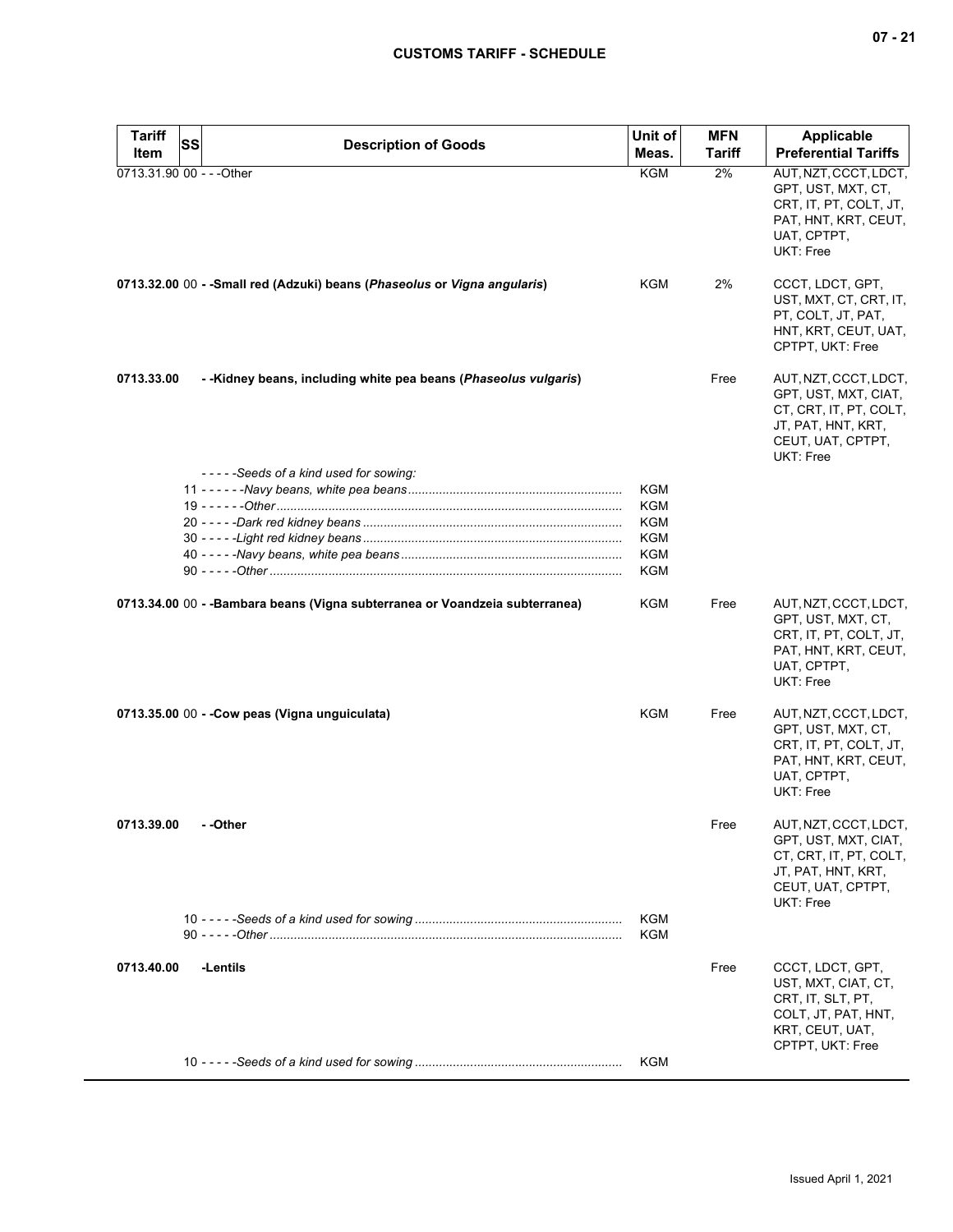| <b>Tariff</b><br>Item | <b>SS</b> | <b>Description of Goods</b>                                                                                                                                                                                                        | Unit of<br>Meas.                       | <b>MFN</b><br><b>Tariff</b> | Applicable<br><b>Preferential Tariffs</b>                                                                                    |
|-----------------------|-----------|------------------------------------------------------------------------------------------------------------------------------------------------------------------------------------------------------------------------------------|----------------------------------------|-----------------------------|------------------------------------------------------------------------------------------------------------------------------|
|                       |           |                                                                                                                                                                                                                                    | <b>KGM</b><br><b>KGM</b><br><b>KGM</b> |                             |                                                                                                                              |
|                       |           | 0713.50.00 00 -Broad beans (Vicia faba var. major) and horse beans (Vicia faba var.<br>equina, Vicia faba var. minor)                                                                                                              | KGM                                    | Free                        | CCCT, LDCT, GPT,<br>UST, MXT, CIAT, CT,<br>CRT, IT, SLT, PT,<br>COLT, JT, PAT, HNT,<br>KRT, CEUT, UAT,<br>CPTPT, UKT: Free   |
|                       |           | 0713.60.00 00 - Pigeon peas (Cajanus cajan)                                                                                                                                                                                        | KGM                                    | Free                        | CCCT, LDCT, GPT,<br>UST, MXT, CIAT, CT,<br>CRT, IT, PT, COLT, JT,<br>PAT, HNT, KRT, CEUT,<br>UAT, CPTPT,<br>UKT: Free        |
| 0713.90.00 00 -Other  |           |                                                                                                                                                                                                                                    | <b>KGM</b>                             | Free                        | CCCT, LDCT, GPT,<br>UST, MXT, CIAT, CT,<br>CRT, IT, PT, COLT, JT,<br>PAT, HNT, KRT, CEUT,<br>UAT, CPTPT,<br><b>UKT: Free</b> |
| 07.14                 |           | Manioc, arrowroot, salep, Jerusalem artichokes, sweet potatoes and<br>similar roots and tubers with high starch or inulin content, fresh, chilled,<br>frozen or dried, whether or not sliced or in the form of pellets; sago pith. |                                        |                             |                                                                                                                              |
|                       |           | 0714.10.00 00 - Manioc (cassava)                                                                                                                                                                                                   | KGM                                    | Free                        | CCCT, LDCT, GPT,<br>UST, MXT, CIAT, CT,<br>CRT, IT, PT, COLT, JT,<br>PAT, HNT, KRT, CEUT,<br>UAT, CPTPT,<br>UKT: Free        |
|                       |           | 0714.20.00 00 -Sweet potatoes                                                                                                                                                                                                      | <b>KGM</b>                             | Free                        | CCCT, LDCT, GPT,<br>UST, MXT, CIAT, CT,<br>CRT, IT, PT, COLT, JT,<br>PAT, HNT, KRT, CEUT,<br>UAT, CPTPT,<br>UKT: Free        |
|                       |           | 0714.30.00 00 -Yams (Dioscorea spp.)                                                                                                                                                                                               | KGM                                    | Free                        | CCCT, LDCT, GPT,<br>UST, MXT, CIAT, CT,<br>CRT, IT, PT, COLT, JT,<br>PAT, HNT, KRT, CEUT,<br>UAT, CPTPT,<br>UKT: Free        |
|                       |           | 0714.40.00 00 - Taro (Colocasia spp.)                                                                                                                                                                                              | KGM                                    | Free                        | CCCT, LDCT, GPT,<br>UST, MXT, CIAT, CT,<br>CRT, IT, PT, COLT, JT,<br>PAT, HNT, KRT, CEUT,<br>UAT, CPTPT,<br>UKT: Free        |